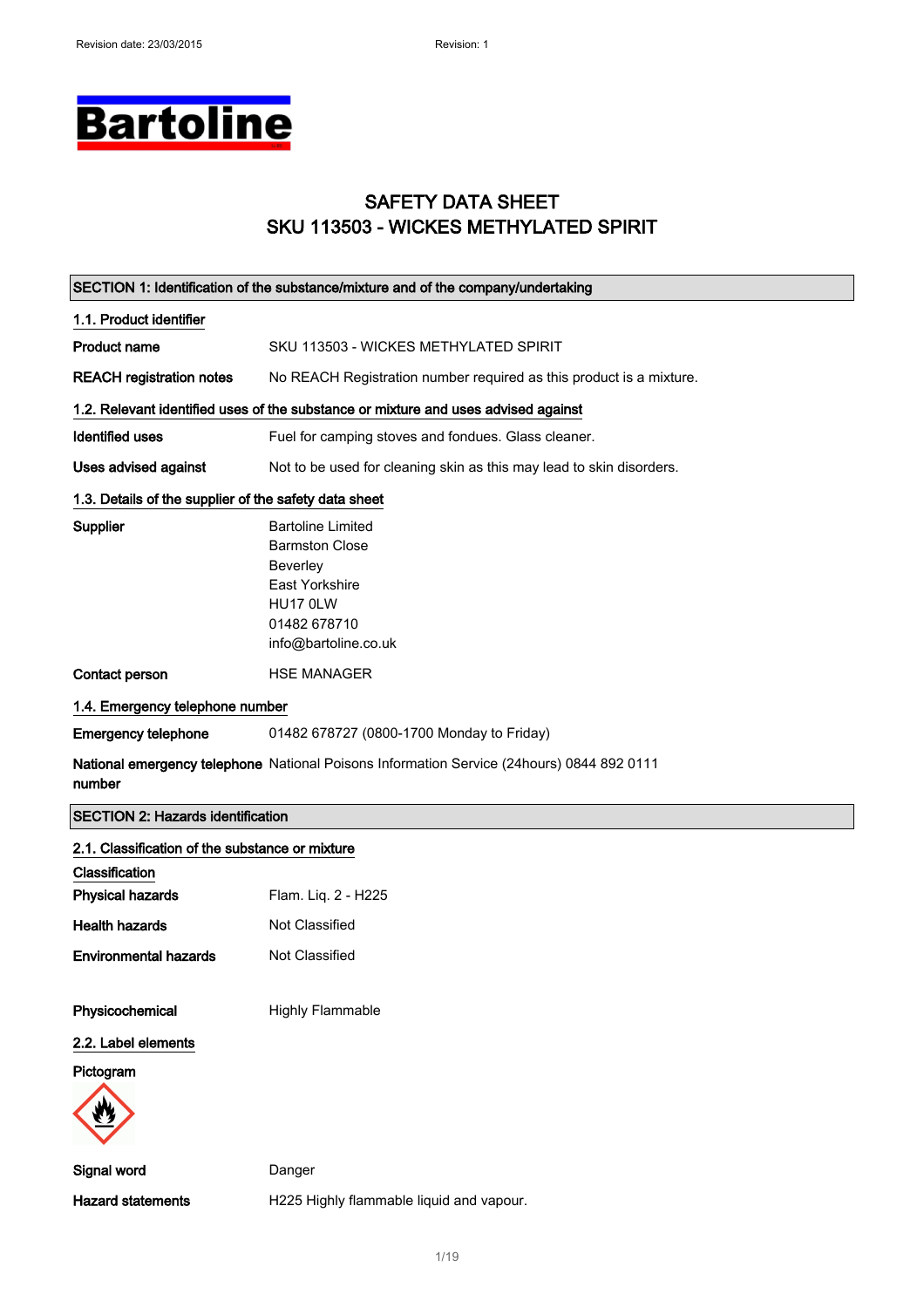| <b>Precautionary statements</b>   | P210 Keep away from heat, hot surfaces, sparks, open flames and other ignition sources. No<br>smoking.<br>P233 Keep container tightly closed.<br>P243 Take precautionary measures against static discharge.<br>P280 Wear protective gloves/protective clothing/eye protection/face protection.<br>P303+P361+P353 IF ON SKIN (or hair): Take off immediately all contaminated clothing.<br>Rinse skin with water/shower<br>P403+P235 Store in a well-ventilated place. Keep cool.<br>P102 Keep out of reach of children.<br>P101 If medical advice is needed, have product container or label at hand.<br>Dispose of contents/container to hazardous waste collection point. |
|-----------------------------------|-----------------------------------------------------------------------------------------------------------------------------------------------------------------------------------------------------------------------------------------------------------------------------------------------------------------------------------------------------------------------------------------------------------------------------------------------------------------------------------------------------------------------------------------------------------------------------------------------------------------------------------------------------------------------------|
| Supplemental label<br>information | TO AVOID THE RISK OF SPILLAGE ALWAYS ENSURE THE LID IS SECURE AND THE<br>CONTAINER IS SECURED UPRIGHT DURING TRANSPORTATION AND STORAGE.                                                                                                                                                                                                                                                                                                                                                                                                                                                                                                                                    |
| Contains                          | ethanol                                                                                                                                                                                                                                                                                                                                                                                                                                                                                                                                                                                                                                                                     |

#### 2.3. Other hazards

SECTION 3: Composition/information on ingredients

#### 3.2. Mixtures

| ethanol                                                                                              |                      | 60-100%                                              |
|------------------------------------------------------------------------------------------------------|----------------------|------------------------------------------------------|
| CAS number: 64-17-5                                                                                  | EC number: 200-578-6 | REACH registration number: 01-<br>2119457610-43-XXXX |
| Classification<br>Flam. Liq. 2 - H225                                                                |                      |                                                      |
| butanone                                                                                             |                      | $1 - 5%$                                             |
| CAS number: 78-93-3                                                                                  | EC number: 201-159-0 | REACH registration number: 01-<br>2119457290-43-XXXX |
| Classification<br>Flam. Liq. 2 - H225<br>Eye Irrit. 2 - H319<br>STOT SE 3 - H336<br>STOT SE 3 - H336 |                      |                                                      |
| propan-2-ol                                                                                          |                      | $1 - 5%$                                             |
| CAS number: 67-63-0                                                                                  | EC number: 200-661-7 |                                                      |
| Classification<br>Flam. Liq. 2 - H225<br>Eye Irrit. 2 - H319<br>STOT SE 3 - H336                     |                      |                                                      |

The Full Text for all R-Phrases and Hazard Statements are Displayed in Section 16.

Composition comments This product complies with the Denatured Alcohol Regulations 2013.

#### SECTION 4: First aid measures

#### 4.1. Description of first aid measures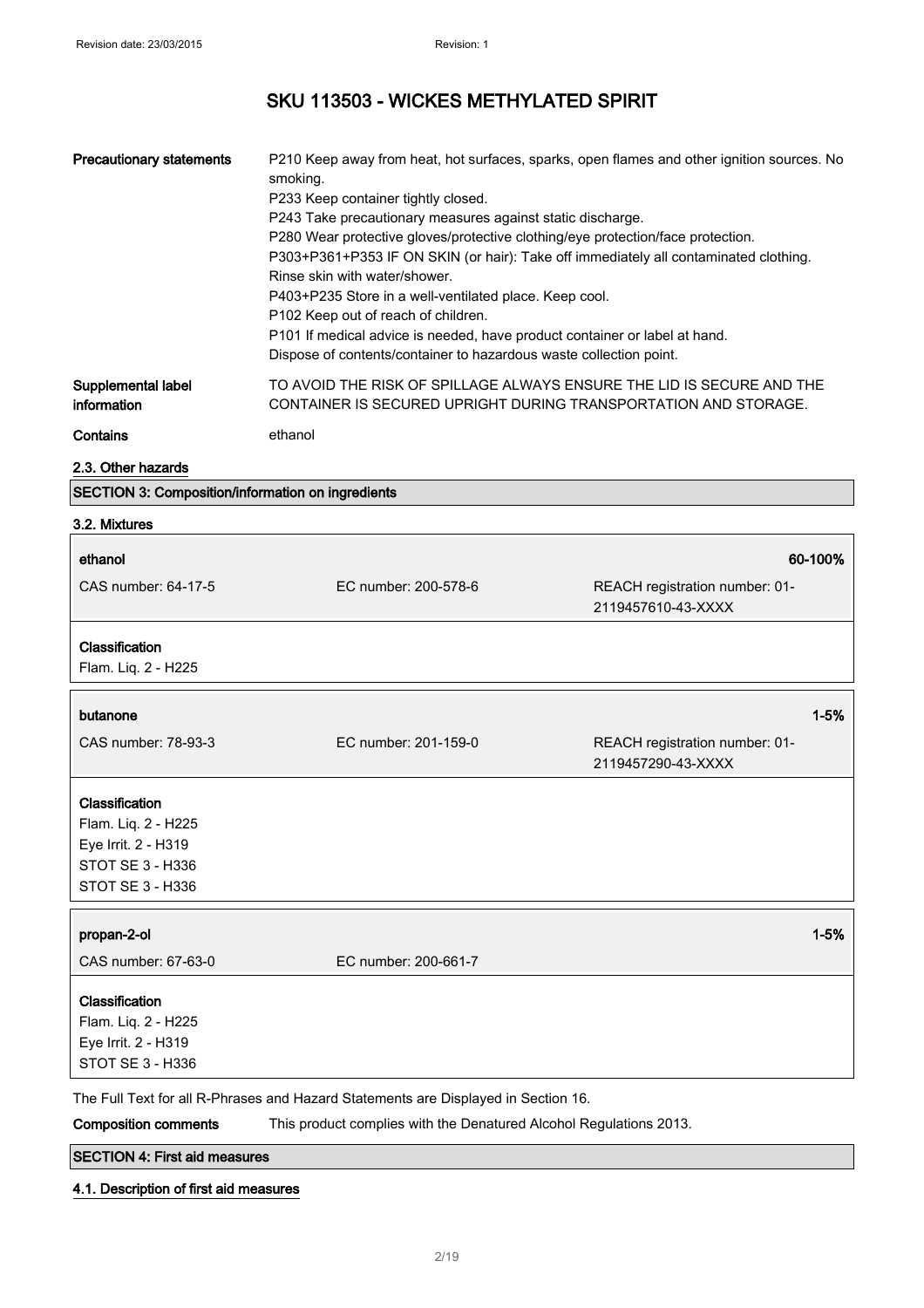| <b>General information</b>              | IN CASE OF SERIOUS OR PERSISTENT CONDITIONS, CALL A DOCTOR OR<br>EMERGENCY MEDICAL CARE. Move affected person to fresh air and keep warm and at rest<br>in a position comfortable for breathing. Keep affected person away from heat, sparks and<br>flames. When breathing is difficult, properly trained personnel may assist affected person by<br>administering oxygen. Never give anything by mouth to an unconscious person. Treat<br>symptomatically.                  |
|-----------------------------------------|------------------------------------------------------------------------------------------------------------------------------------------------------------------------------------------------------------------------------------------------------------------------------------------------------------------------------------------------------------------------------------------------------------------------------------------------------------------------------|
| Inhalation                              | Move affected person to fresh air and keep warm and at rest in a position comfortable for<br>breathing. Place unconscious person on their side in the recovery position and ensure<br>breathing can take place. It may be dangerous for first aid personnel to carry out mouth-to-<br>mouth resuscitation. When breathing is difficult, properly trained personnel may assist<br>affected person by administering oxygen. Get medical attention if any discomfort continues. |
| Ingestion                               | Rinse mouth thoroughly with water. Promptly get affected person to drink large volumes of<br>water to dilute the swallowed chemical. Get medical attention.                                                                                                                                                                                                                                                                                                                  |
| Skin contact                            | Remove contamination with soap and water or recognised skin cleansing agent. Do not use<br>organic solvents. Remove contaminated clothing immediately and wash skin with soap and<br>water. Get medical attention if symptoms are severe or persist after washing.                                                                                                                                                                                                           |
| Eye contact                             | Rinse immediately with plenty of water. Remove contact lenses, if present and easy to do.<br>Continue rinsing. Continue to rinse for at least 15 minutes and get medical attention.                                                                                                                                                                                                                                                                                          |
| <b>Protection of first aiders</b>       | First aid personnel should wear appropriate protective equipment during any rescue. It may<br>be dangerous for first aid personnel to carry out mouth-to-mouth resuscitation. Wash<br>contaminated clothing thoroughly with water before removing it from the affected person, or<br>wear gloves.                                                                                                                                                                            |
|                                         | 4.2. Most important symptoms and effects, both acute and delayed                                                                                                                                                                                                                                                                                                                                                                                                             |
| <b>General information</b>              | The severity of the symptoms described will vary dependent on the concentration and the<br>length of exposure. Treat symptomatically.                                                                                                                                                                                                                                                                                                                                        |
| Inhalation                              | May cause respiratory irritation. Vapours inhaled in strong concentration have a narcotic effect<br>on the central nervous system. Irritation of the respiratory tract due to excessive fume, causes<br>headache, drowsiness or other effects to the central nervous system, loss of consciousness.                                                                                                                                                                          |
| Ingestion                               | May cause nausea, headache, dizziness and intoxication. Ingestion of large amounts may<br>cause unconsciousness.                                                                                                                                                                                                                                                                                                                                                             |
| Skin contact                            | Prolonged or repeated contact may cause irritation and dry skin.                                                                                                                                                                                                                                                                                                                                                                                                             |
| Eye contact                             | This product is moderately irritating. Irritation and redness, followed by blurred vision.                                                                                                                                                                                                                                                                                                                                                                                   |
|                                         | 4.3. Indication of any immediate medical attention and special treatment needed                                                                                                                                                                                                                                                                                                                                                                                              |
| Notes for the doctor                    | Treat symptomatically.                                                                                                                                                                                                                                                                                                                                                                                                                                                       |
| <b>Specific treatments</b>              | No specific chemical antidote is known to be required after exposure to this product.                                                                                                                                                                                                                                                                                                                                                                                        |
| <b>SECTION 5: Firefighting measures</b> |                                                                                                                                                                                                                                                                                                                                                                                                                                                                              |
| 5.1. Extinguishing media                |                                                                                                                                                                                                                                                                                                                                                                                                                                                                              |
| Suitable extinguishing media            | Extinguish with alcohol-resistant foam, carbon dioxide, dry powder or water fog.                                                                                                                                                                                                                                                                                                                                                                                             |
| Unsuitable extinguishing<br>media       | Do not use water jet as an extinguisher, as this will spread the fire.                                                                                                                                                                                                                                                                                                                                                                                                       |

5.2. Special hazards arising from the substance or mixture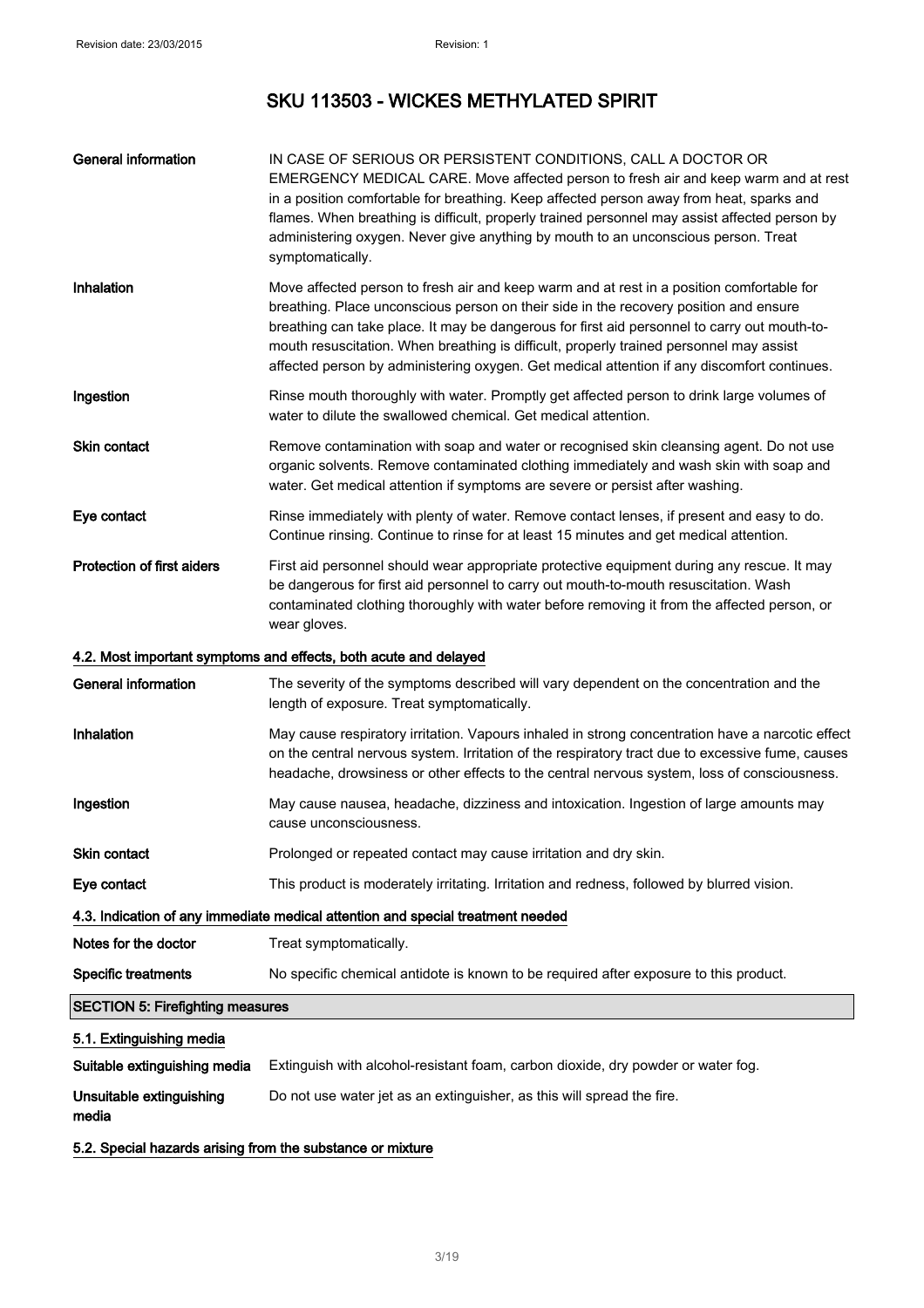| Specific hazards                                 | The product is highly flammable. Severe explosion hazard when vapours are exposed to<br>flames. Vapours may be ignited by a spark, a hot surface or an ember. May form explosive<br>mixture with air at very high concentration. Vapours are heavier than air and may spread near<br>ground and travel a considerable distance to a source of ignition and flash back. Vapours are<br>heavier than air and may travel along the floor and accumulate in the bottom of containers.<br>Risk of re-ignition after fire has been extinguished. Containers can burst violently or explode<br>when heated, due to excessive pressure build-up. Fire-water run-off in sewers may create fire<br>or explosion hazard. |  |
|--------------------------------------------------|---------------------------------------------------------------------------------------------------------------------------------------------------------------------------------------------------------------------------------------------------------------------------------------------------------------------------------------------------------------------------------------------------------------------------------------------------------------------------------------------------------------------------------------------------------------------------------------------------------------------------------------------------------------------------------------------------------------|--|
| Hazardous combustion<br>products                 | Incomplete combustion and thermolysis may produce gases of varying toxicity such as carbon<br>monoxide, carbon dioxide, various hydrocarbons, aldehydes and soot. These may be highly<br>dangerous if inhaled in confined spaces or at high concentrations.                                                                                                                                                                                                                                                                                                                                                                                                                                                   |  |
| 5.3. Advice for firefighters                     |                                                                                                                                                                                                                                                                                                                                                                                                                                                                                                                                                                                                                                                                                                               |  |
| Protective actions during<br>firefighting        | Avoid breathing fire vapours. Cool containers exposed to flames with water until well after the<br>fire is out. Keep run-off water out of sewers and water sources. Dike for water control.<br>Containers close to fire should be removed or cooled with water.                                                                                                                                                                                                                                                                                                                                                                                                                                               |  |
| Special protective equipment<br>for firefighters | In case of a large fire or in confined or poorly ventilated spaces, wear full fire resistant<br>protective clothing and self-contained breathing apparatus (SCBA) with a full face-piece<br>operated in positive pressure mode.                                                                                                                                                                                                                                                                                                                                                                                                                                                                               |  |
| <b>SECTION 6: Accidental release measures</b>    |                                                                                                                                                                                                                                                                                                                                                                                                                                                                                                                                                                                                                                                                                                               |  |
|                                                  | 6.1. Personal precautions, protective equipment and emergency procedures                                                                                                                                                                                                                                                                                                                                                                                                                                                                                                                                                                                                                                      |  |
| <b>Personal precautions</b>                      | Keep unnecessary and unprotected personnel away from the spillage. No smoking, sparks,<br>flames or other sources of ignition near spillage. Do not touch or walk into spilled material. Do<br>not enter storage areas or confined spaces unless adequately ventilated. Wear protective                                                                                                                                                                                                                                                                                                                                                                                                                       |  |

clothing as described in Section 8 of this safety data sheet. Treat the spilled material according to the instructions in the clean-up section. For emergency responders Wear protective clothing as described in Section 8 of this safety data sheet. See section 11 for additional information on health hazards. For waste disposal, see section 13.

#### 6.2. Environmental precautions

Environmental precautions The product contains a substance which may cause long-term adverse effects in the aquatic environment. The product contains substances which are water-soluble and may spread in water systems. The product is biodegradable but it must not be discharged into drains without permission from the authorities. Volatile substances are degraded in the atmosphere within a few days. Avoid the spillage or runoff entering drains, sewers or watercourses. To prevent release, place container with damaged side up. Spillages or uncontrolled discharges into watercourses must be reported immediately to the Environmental Agency or other appropriate regulatory body.

#### 6.3. Methods and material for containment and cleaning up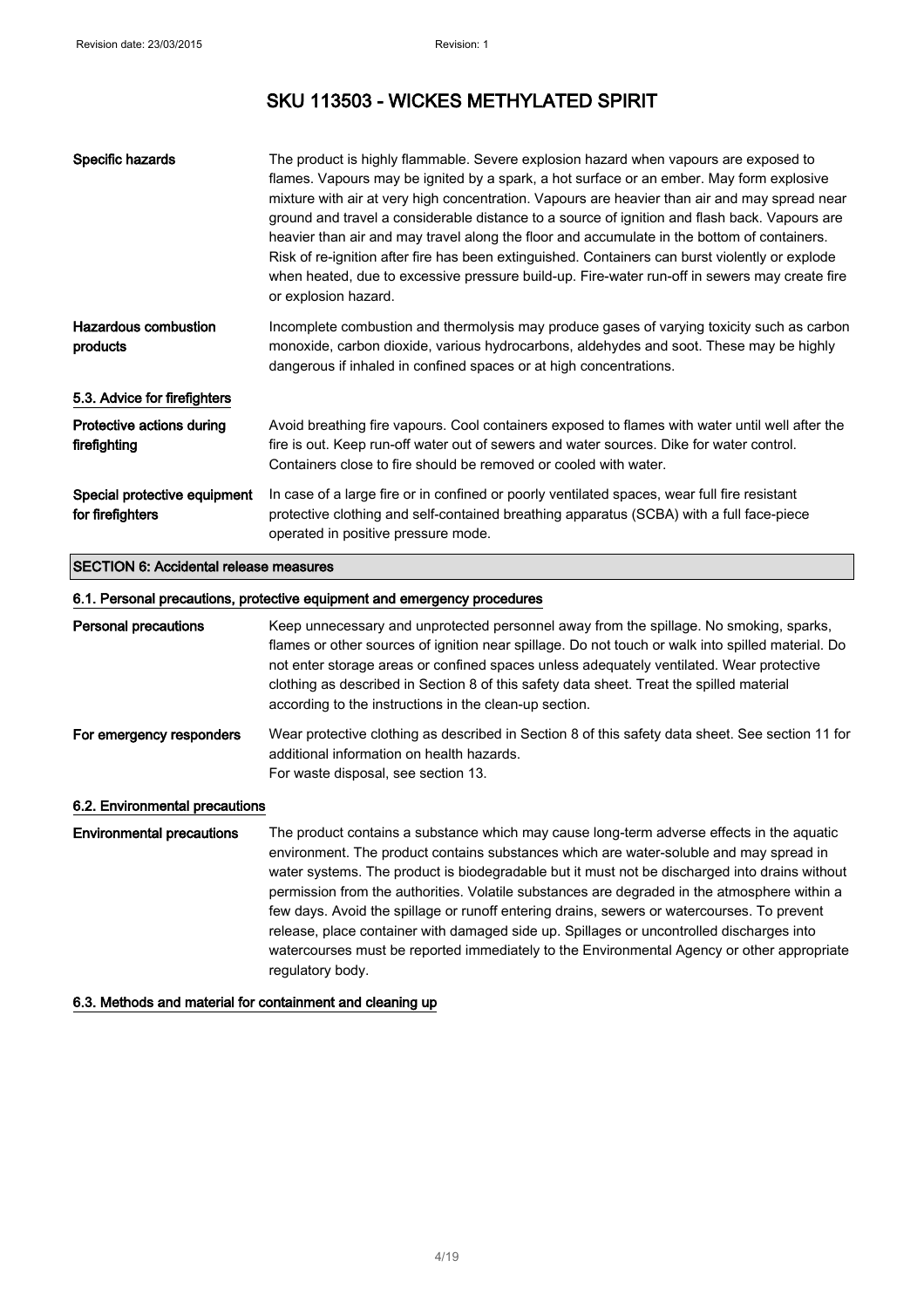Methods for cleaning up Stop leak if safe to do so. Eliminate all ignition sources if safe to do so. No smoking, sparks, flames or other sources of ignition near spillage. To prevent release, place container with damaged side up. Do not touch or walk into spilled material. Cover large spillages with alcohol-resistant foam. Allow small quantities to evaporate to the atmosphere in a safe, open place. Large Spillages: Contain spillage with sand, earth or other suitable non-combustible material. Absorb in vermiculite, dry sand or earth and place into containers. Containers with collected spillage must be properly labelled with correct contents and hazard symbol. Waste, residues, empty containers, discarded work clothes and contaminated cleaning materials should be collected in designated containers, labelled with their contents. Dispose of waste to licensed waste disposal site in accordance with the requirements of the local Waste Disposal Authority. For waste disposal, see Section 13. Wash thoroughly after dealing with a spillage.

#### 6.4. Reference to other sections

#### Reference to other sections For personal protection, see Section 8. For waste disposal, see Section 13. See Section 11 for additional information on health hazards. See Section 12 for additional information on ecological hazards.

#### SECTION 7: Handling and storage

| 7.1. Precautions for safe handling        |                                                                                                                                                                                                                                                                                                                                                                                                                                                                                                                                                                                                                                                  |
|-------------------------------------------|--------------------------------------------------------------------------------------------------------------------------------------------------------------------------------------------------------------------------------------------------------------------------------------------------------------------------------------------------------------------------------------------------------------------------------------------------------------------------------------------------------------------------------------------------------------------------------------------------------------------------------------------------|
| <b>Usage precautions</b>                  | Avoid contact with skin and eyes. Keep away from heat, sparks and open flame. Eliminate all<br>sources of ignition. Use explosion proof electric equipment. Storage tanks and other<br>containers must be grounded. Wear full protective clothing for prolonged exposure and/or high<br>concentrations. Contaminated clothing and shoes must be discarded. Contaminated rags and<br>cloths must be put in fireproof containers for disposal. Ventilate well, avoid breathing vapours.<br>Use approved respirator if air contamination is above accepted level. Avoid spilling and<br>release to the environment such as drains and watercourses. |
| Advice on general<br>occupational hygiene | Persons with impaired lung function should not handle this product Do not eat, drink or<br>smoke when using this product. Provide eyewash station. Wash promptly with soap and water<br>if skin becomes contaminated. Take off immediately all contaminated clothing and wash it<br>before reuse. Promptly remove any clothing that becomes wet or contaminated. Remove<br>contaminated clothing and protective equipment before entering eating areas. Wash at the<br>end of each work shift and before eating, smoking and using the toilet. Use appropriate hand<br>lotion to prevent defatting and cracking of skin.                         |
|                                           | 7.2. Conditions for safe storage, including any incompatibilities                                                                                                                                                                                                                                                                                                                                                                                                                                                                                                                                                                                |
| <b>Storage precautions</b>                | Store in tightly-closed, original container in a dry, cool and well-ventilated place. Keep<br>container tightly sealed when not in use. Keep locked up and out of the reach of children.<br>Store in a demarcated bunded area to prevent release to drains and/or watercourses. Keep<br>away from heat, hot surfaces, sparks, open flames and other ignition sources. No smoking.<br>Avoid contact with oxidising agents. Keep away from food, drink and animal feeding stuffs.<br>Use containers made of the following materials: Mild steel. Stainless steel. High-density<br>polyethylene (HDPE) Polyethylene terephthalate (PET)             |
| Storage class                             | Flammable liquid storage.                                                                                                                                                                                                                                                                                                                                                                                                                                                                                                                                                                                                                        |
| 7.3. Specific end use(s)                  |                                                                                                                                                                                                                                                                                                                                                                                                                                                                                                                                                                                                                                                  |
| Specific end use(s)                       | The identified uses for this product are detailed in Section 1.2.                                                                                                                                                                                                                                                                                                                                                                                                                                                                                                                                                                                |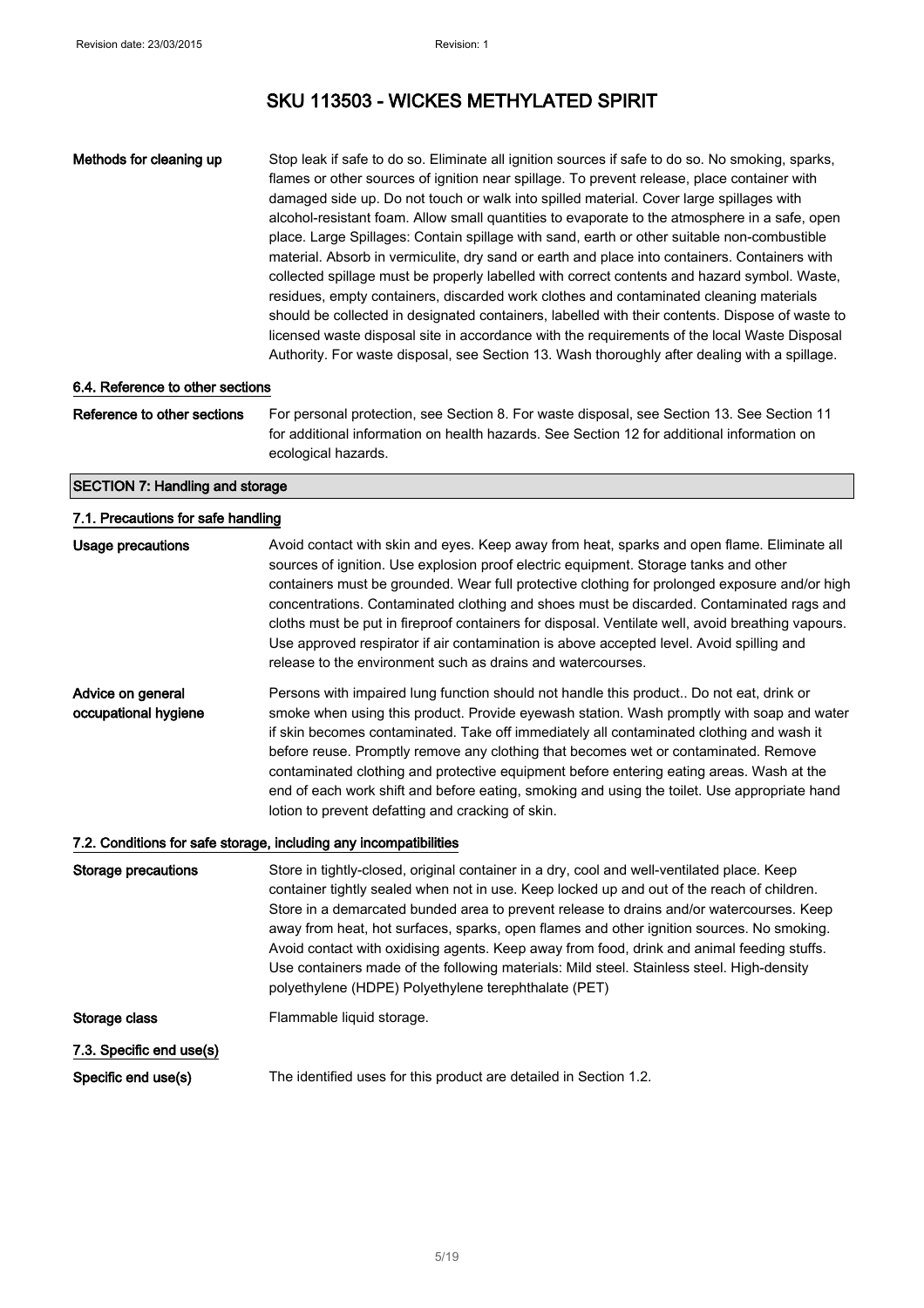#### Usage description In General: Keep containers closed when not in use. Keep containers upright. Use only in well ventilated areas, ideally outdoors. Open containers slowly in order to release any pressure build up that may occur. Keep out of reach of children. Apply "common sense" measures when using this product. When using transfer required amount to a suitable container such as glass, metal PET or HDPE. Avoid all contact with skin and eyes.

#### SECTION 8: Exposure Controls/personal protection

#### 8.1. Control parameters

#### Occupational exposure limits

#### ethanol

Long-term exposure limit (8-hour TWA): WEL 1000 ppm 1920 mg/m3 vapour Short term exposure limit (STEL) 15 Min - No Standard in EH40

#### butanone

Long-term exposure limit (8-hour TWA): WEL 200 ppm 600 mg/m<sup>3</sup> Short-term exposure limit (15-minute): WEL 300 ppm 899 mg/m3 Sk

#### propan-2-ol

Long-term exposure limit (8-hour TWA): WEL 400 ppm 999 mg/m3 Short-term exposure limit (15-minute): WEL 500 ppm 1250 mg/m3 WEL = Workplace Exposure Limit Sk = Can be absorbed through the skin.

Ingredient comments There is no data for the product as a whole, see comments on individual constituents.

#### ethanol (CAS: 64-17-5)

| <b>DNEL</b> | Workers - Inhalation; Short term local effects: 1900 mg/m <sup>3</sup><br>Workers - Inhalation; Long term systemic effects: 950 mg/m <sup>3</sup><br>General population - Inhalation; Short term local effects: 950 mg/m <sup>3</sup><br>General population - Inhalation; Long term systemic effects: 114 mg/m <sup>3</sup><br>Workers - Dermal; Long term systemic effects: 343 mg/kg/day<br>General population - Dermal; Long term systemic effects: 206 mg/kg/day<br>General population - Oral; Long term systemic effects: 87 mg/kg/day |
|-------------|---------------------------------------------------------------------------------------------------------------------------------------------------------------------------------------------------------------------------------------------------------------------------------------------------------------------------------------------------------------------------------------------------------------------------------------------------------------------------------------------------------------------------------------------|
| <b>PNEC</b> | Industry - Fresh water; Long term 0.96 mg/l<br>Industry - Marine water; Long term 0.79 mg/l<br>Industry - Sediment (Freshwater); Long term 3.6 mg/kg sediment dw<br>Industry - Soil; Long term 0.63 mg/kg soil dw<br>Industry - Intermittent release; Long term 2.75 mg/l<br>Industry - STP; Long term 580 mg/l<br>butanone (CAS: 78-93-3)                                                                                                                                                                                                  |

Biological limit values 70micromol per litre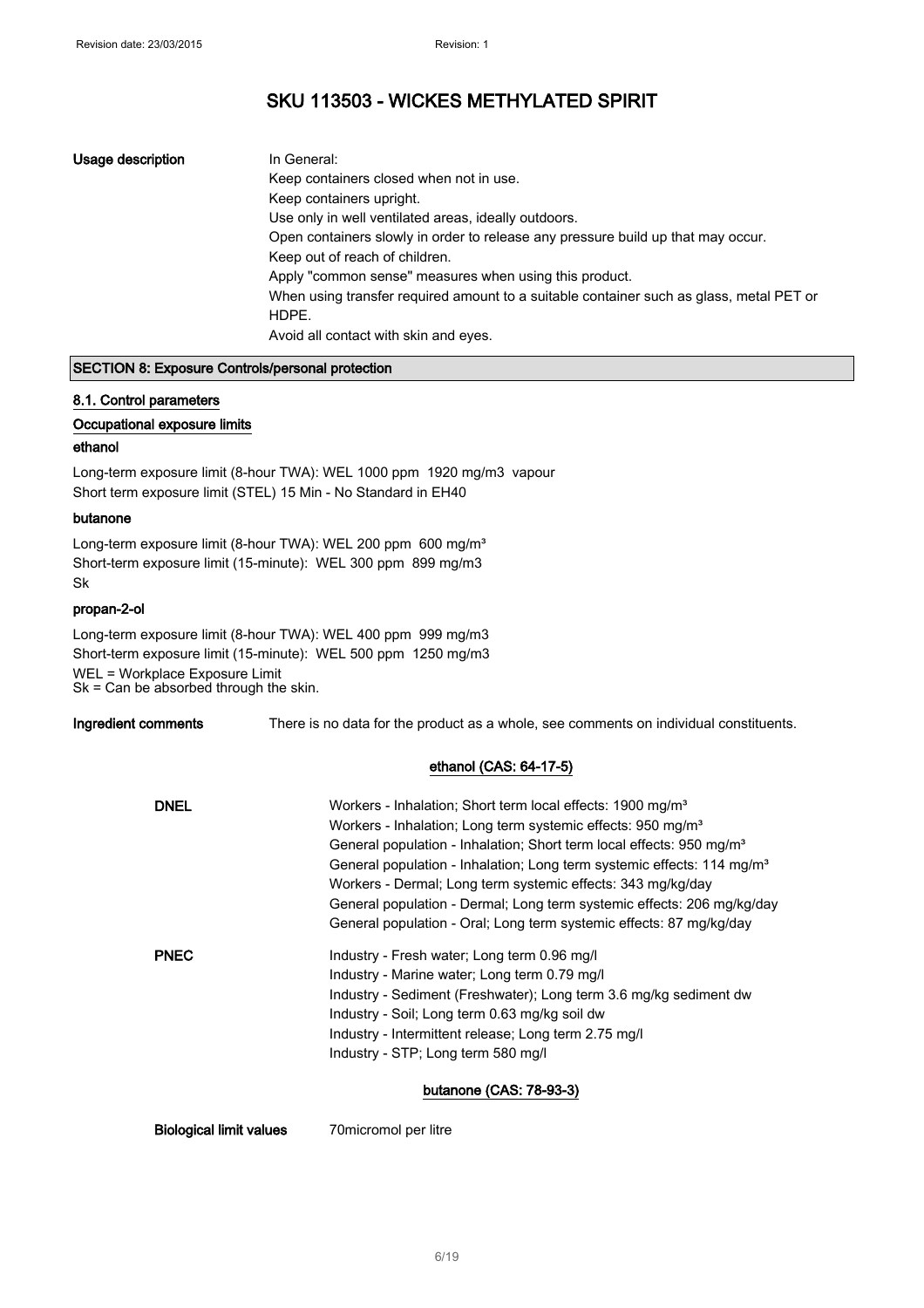| <b>DNEL</b> | Industry - Dermal; Long term systemic effects: 1161 mg/kg/day<br>Industry - Inhalation; Long term systemic effects: 600 mg/m <sup>3</sup><br>Consumer - Oral; Long term systemic effects: 31 mg/kg/day<br>Consumer - Dermal; Long term systemic effects: 412 mg/kg/day<br>Consumer - Inhalation; Long term systemic effects: 106 mg/kg/day       |
|-------------|--------------------------------------------------------------------------------------------------------------------------------------------------------------------------------------------------------------------------------------------------------------------------------------------------------------------------------------------------|
| <b>PNEC</b> | Industry - Fresh water; Long term 55.8 mg/l<br>Industry - Marine water; Long term 55.8 mg/l<br>Industry - Sediment (Freshwater); Long term 284.7 mg/kg<br>Industry - Sediment (Marinewater); Long term 287.7 mg/kg<br>Industry - Soil; Long term 22.5 mg/kg                                                                                      |
|             | propan-2-ol (CAS: 67-63-0)                                                                                                                                                                                                                                                                                                                       |
| <b>DNEL</b> | Industry - Dermal; Long term systemic effects: 888 mg/kg/day<br>Industry - Inhalation; Long term systemic effects: 500 mg/m <sup>3</sup><br>Consumer - Dermal; Long term systemic effects: 319 mg/kg/day<br>Consumer - Inhalation; Long term systemic effects: 89 mg/m <sup>3</sup><br>Consumer - Oral; Long term systemic effects: 26 mg/kg/day |
| <b>PNEC</b> | Industry - Fresh water; Long term 140.9 mg/l<br>Industry - Marine water; Long term 140.9 mg/l<br>Industry - Sediment; Long term 552 mg/kg<br>Industry - Soil; Long term 28 mg/kg<br>Industry - STP; Long term 2251 mg/l                                                                                                                          |

#### 8.2. Exposure controls

#### Protective equipment

Appropriate engineering



controls



Use process enclosures, local exhaust ventilation or other engineering controls as the primary means to minimise worker exposure. Good general ventilation should be adequate to control worker exposure to airborne contaminants. Personal protective equipment should only be used if worker exposure cannot be controlled adequately by the engineering control measures.

Personal protection Protective engineering solutions should be implemented and in use before Personal Protective Equipment (PPE) is considered.

Eye/face protection Wear EN 166 approved chemical safety goggles where eye exposure is reasonably probable.

Hand protection **Chemical-resistant, impervious gloves complying with an approved standard should be worn if** a risk assessment indicates skin contact is possible. The most suitable glove should be chosen in consultation with the glove supplier/manufacturer, who can provide information about the breakthrough time of the glove material. To protect hands from chemicals, gloves should comply with European Standard EN374. It is recommended that gloves are made of the following material: Nitrile rubber. Rubber (natural, latex). Viton rubber (fluoro rubber). It should be noted that liquid may penetrate the gloves. Frequent changes are recommended.

Other skin and body protection Given the identified use of the product additional skin and body protection should not be required.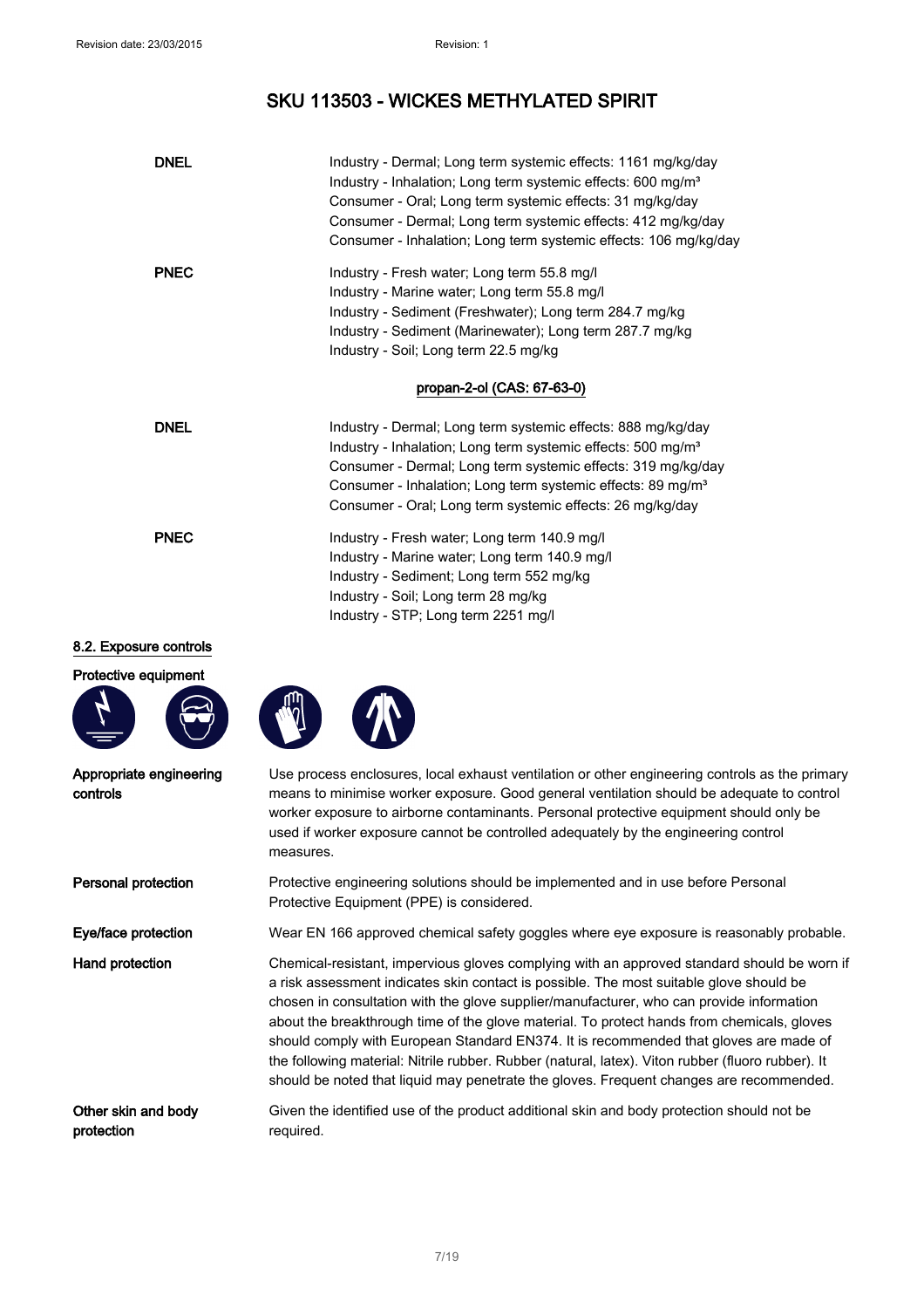| Hygiene measures                          | Wash hands thoroughly after handling. Wash promptly with soap and water if skin becomes<br>contaminated. Care should be taken to avoid contact with contaminants when removing<br>contaminated clothing. Promptly remove any clothing that becomes wet or contaminated.<br>Remove contaminated clothing and protective equipment before entering eating areas. Wash<br>at the end of each work shift and before eating, smoking and using the toilet. Do not eat, drink<br>or smoke when using this product.                                                                                                                                                                                                                                                                                                        |
|-------------------------------------------|---------------------------------------------------------------------------------------------------------------------------------------------------------------------------------------------------------------------------------------------------------------------------------------------------------------------------------------------------------------------------------------------------------------------------------------------------------------------------------------------------------------------------------------------------------------------------------------------------------------------------------------------------------------------------------------------------------------------------------------------------------------------------------------------------------------------|
| Respiratory protection                    | Respiratory protection complying with an approved standard should be worn if a risk<br>assessment indicates inhalation of contaminants is possible. Respirator selection must be<br>based on exposure levels, the hazards of the product and the safe working limits of the<br>selected respirator. Ensure all respiratory protective equipment is suitable for its intended use<br>and is 'CE'-marked. Full face mask respirators with replaceable filter cartridges should comply<br>with European Standard EN136. Half mask and quarter mask respirators with replaceable<br>filter cartridges should comply with European Standard EN140. Gas and combination filter<br>cartridges should comply with European Standard EN14387. Check that the respirator fits<br>tightly and the filter is changed regularly. |
| <b>Environmental exposure</b><br>controls | Emissions from ventilation or work process equipment should be checked to ensure they<br>comply with the requirements of environmental protection legislation. In some cases, fume<br>scrubbers, filters or engineering modifications to the process equipment will be necessary to<br>reduce emissions to acceptable levels. Store in a demarcated bunded area to prevent release<br>to drains and/or watercourses. Residues and empty containers should be taken care of as<br>hazardous waste according to local and national provisions.                                                                                                                                                                                                                                                                        |

#### SECTION 9: Physical and Chemical Properties

## 9.1. Information on basic physical and chemical properties Appearance Coloured liquid. Colour **Violet.** Odour Alcoholic. Odour threshold No specific test data are available. pH Not available. Melting point Not available. Initial boiling point and range 78°C @ 1013 hPa Flash point  $\sim 12^{\circ}$ C CC (Closed cup). Evaporation rate  $\sim 3.4$  (butyl acetate = 1) Evaporation factor **Not available**. Upper/lower flammability or explosive limits Lower flammable/explosive limit: 3.5 % Upper flammable/explosive limit: 19 % Vapour pressure 5.8 kPa @ 20°C Vapour density  $\sim 1.03$ Relative density ~ 0.800 - 0.820 @ 20°C Solubility(ies) Soluble in water. Auto-ignition temperature 363°C Decomposition Temperature Not available. Viscosity 1.2 mPa s @ 20°C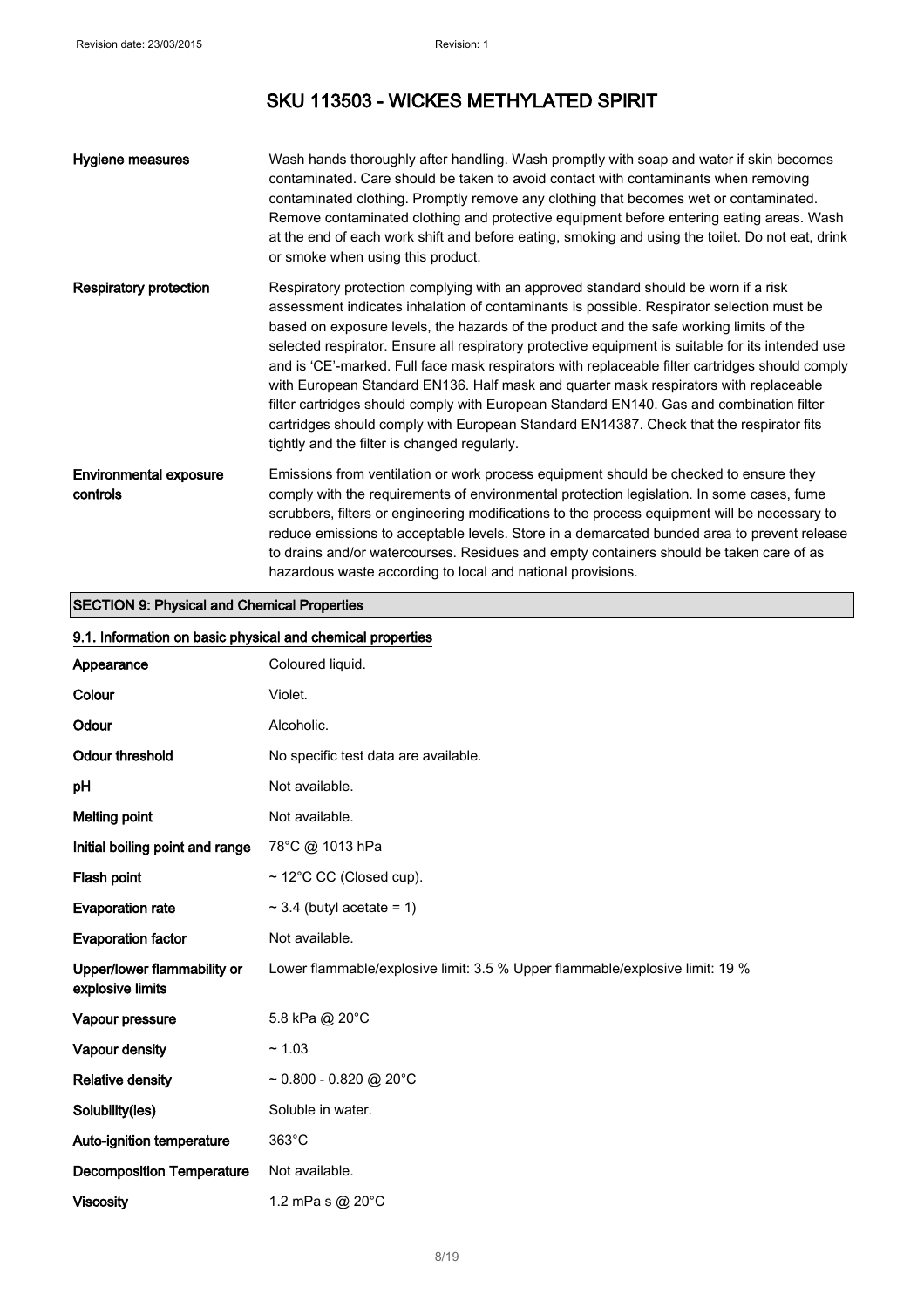mg/kg)

Species **Rabbit** 

### SKU 113503 - WICKES METHYLATED SPIRIT

| <b>Explosive properties</b>                     | Not available.                                                                                                                                        |
|-------------------------------------------------|-------------------------------------------------------------------------------------------------------------------------------------------------------|
| <b>Oxidising properties</b>                     | The mixture itself has not been tested but none of the ingredient substances meet the criteria<br>for classification as oxidising.                    |
| <b>Comments</b>                                 | Information declared as "Not available" or "Not applicable" is not considered to be relevant to<br>the implementation of the proper control measures. |
| 9.2. Other information                          |                                                                                                                                                       |
| <b>Refractive index</b>                         | 1.3614                                                                                                                                                |
| Molecular weight                                | 46.07                                                                                                                                                 |
| Volatile organic compound                       | This product contains a maximum VOC content of 820.                                                                                                   |
| <b>SECTION 10: Stability and reactivity</b>     |                                                                                                                                                       |
| 10.1. Reactivity                                |                                                                                                                                                       |
| Reactivity                                      | May react with: Strong acids. Strong oxidising agents.                                                                                                |
| 10.2. Chemical stability                        |                                                                                                                                                       |
| <b>Stability</b>                                | Stable at normal ambient temperatures and when used as recommended.                                                                                   |
| 10.3. Possibility of hazardous reactions        |                                                                                                                                                       |
| Possibility of hazardous<br>reactions           | The following materials may react with the product: Strong acids. Oxidising agents.                                                                   |
| 10.4. Conditions to avoid                       |                                                                                                                                                       |
| <b>Conditions to avoid</b>                      | Avoid the following conditions: Heat, sparks, flames.                                                                                                 |
| 10.5. Incompatible materials                    |                                                                                                                                                       |
| Materials to avoid                              | Strong acids. Oxidising materials.                                                                                                                    |
| 10.6. Hazardous decomposition products          |                                                                                                                                                       |
| Hazardous decomposition<br>products             | Thermal decomposition or combustion may liberate carbon oxides and other toxic gases or<br>vapours.                                                   |
| <b>SECTION 11: Toxicological information</b>    |                                                                                                                                                       |
| 11.1. Information on toxicological effects      |                                                                                                                                                       |
| <b>Toxicological effects</b>                    | No data for the product as a whole. See information on individual substances below.                                                                   |
| Toxicological information on ingredients.       |                                                                                                                                                       |
|                                                 | ethanol                                                                                                                                               |
| Acute toxicity - oral                           |                                                                                                                                                       |
| Acute toxicity oral (LD <sub>50</sub><br>mg/kg) | 10,470.0                                                                                                                                              |
| <b>Species</b>                                  | Rat                                                                                                                                                   |
| ATE oral (mg/kg)                                | 10,470.0                                                                                                                                              |
| Acute toxicity - dermal                         |                                                                                                                                                       |
|                                                 | Acute toxicity dermal (LD <sub>50</sub> 15,800.0                                                                                                      |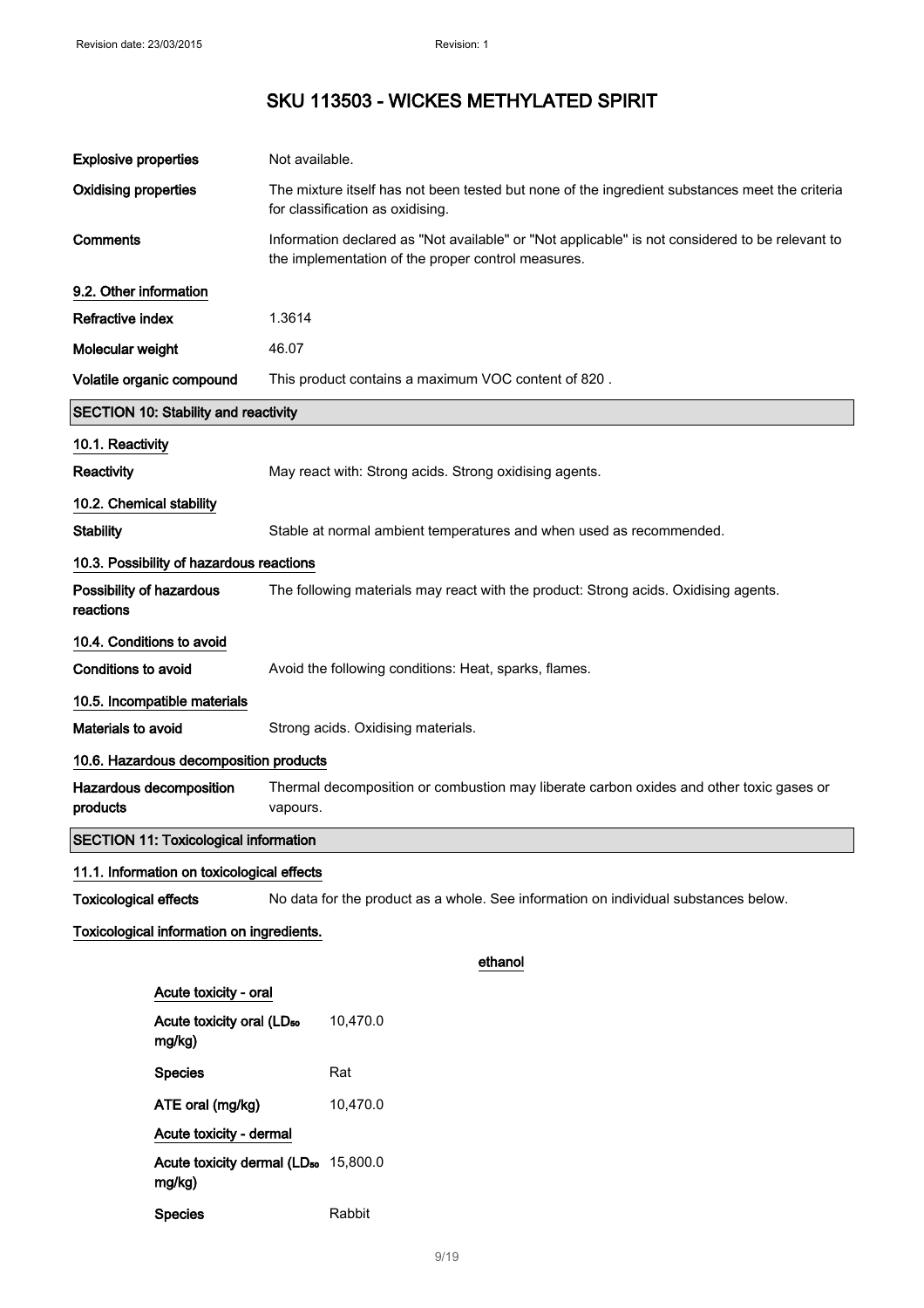| ATE dermal (mg/kg)                                           | 15,800.0                                                                                                                                                                                                                                                              |
|--------------------------------------------------------------|-----------------------------------------------------------------------------------------------------------------------------------------------------------------------------------------------------------------------------------------------------------------------|
| Acute toxicity - inhalation                                  |                                                                                                                                                                                                                                                                       |
| Acute toxicity inhalation<br>(LC <sub>50</sub> vapours mg/l) | 124.7                                                                                                                                                                                                                                                                 |
| <b>Species</b>                                               | Rat                                                                                                                                                                                                                                                                   |
| <b>ATE inhalation (vapours</b><br>mg/l)                      | 124.7                                                                                                                                                                                                                                                                 |
| Skin corrosion/irritation                                    |                                                                                                                                                                                                                                                                       |
| Animal data                                                  | Erythema/eschar score: No erythema (0). Oedema score: No oedema (0).                                                                                                                                                                                                  |
| Serious eye damage/irritation                                |                                                                                                                                                                                                                                                                       |
| Serious eye<br>damage/irritation                             | Irritation of eyes is assumed.                                                                                                                                                                                                                                        |
| <b>Respiratory sensitisation</b>                             |                                                                                                                                                                                                                                                                       |
| Respiratory sensitisation                                    | Guinea pig: Not sensitising.                                                                                                                                                                                                                                          |
| <b>Skin sensitisation</b>                                    |                                                                                                                                                                                                                                                                       |
| <b>Skin sensitisation</b>                                    | Guinea pig maximization test (GPMT) - Guinea pig: Not sensitising.                                                                                                                                                                                                    |
| Germ cell mutagenicity                                       |                                                                                                                                                                                                                                                                       |
| Genotoxicity - in vitro                                      | Negative.                                                                                                                                                                                                                                                             |
| Carcinogenicity                                              |                                                                                                                                                                                                                                                                       |
| Carcinogenicity                                              | Based on available data the classification criteria are not met.                                                                                                                                                                                                      |
| Reproductive toxicity                                        |                                                                                                                                                                                                                                                                       |
| Reproductive toxicity -<br>fertility                         | Based on available data the classification criteria are not met.                                                                                                                                                                                                      |
| Reproductive toxicity -<br>development                       | This substance has no evidence of toxicity to reproduction.                                                                                                                                                                                                           |
| Specific target organ toxicity - repeated exposure           |                                                                                                                                                                                                                                                                       |
|                                                              | STOT - repeated exposure NOAEL 1730 mg/kg, Oral, Rat                                                                                                                                                                                                                  |
| <b>Aspiration hazard</b>                                     |                                                                                                                                                                                                                                                                       |
| <b>Aspiration hazard</b>                                     | Not anticipated to present an aspiration hazard, based on chemical structure.                                                                                                                                                                                         |
|                                                              |                                                                                                                                                                                                                                                                       |
| Inhalation                                                   | Vapours inhaled in strong concentrations have a narcotic effect on the central<br>nervous system. Irritation of the respiratory tract due to excessive fume. Causes<br>headache, drowsiness or other effects to the central nervous system, loss of<br>consciousness. |
| Ingestion                                                    | Liquid irritates mucous membranes and may cause abdominal pain if swallowed.<br>Gastrointestinal symptoms, including upset stomach. Irritating. May be absorbed in<br>the body and cause dizziness, nausea and vomiting.                                              |
| Skin contact                                                 | Prolonged or repeated contact may dry skin and cause irritation. Frequent or<br>prolonged skin contact destroys the lipacid cutaneous layer and may cause<br>dermatitis.                                                                                              |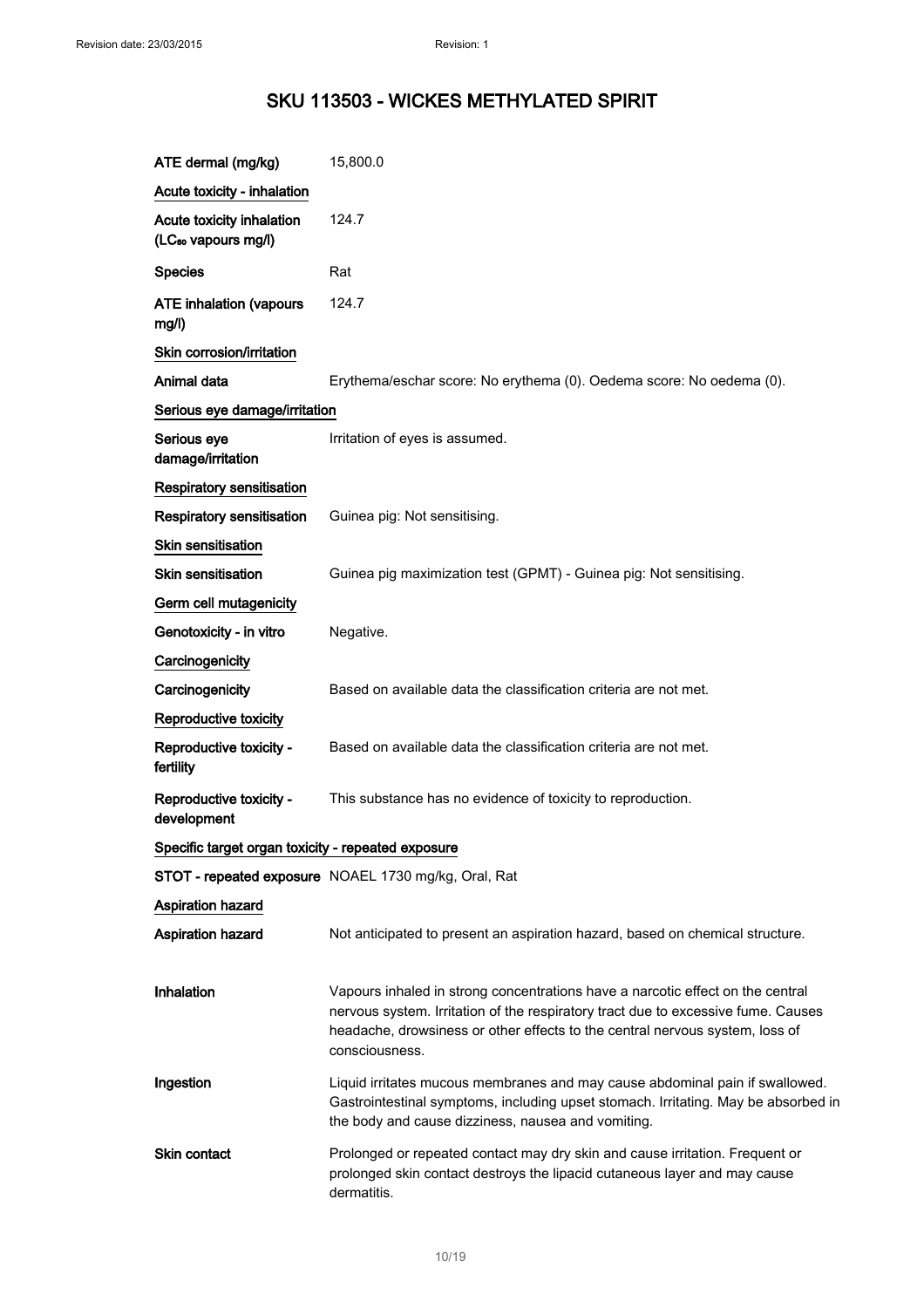| Eye contact                   | Extreme irritation of eyes and mucous membranes, including burning and tearing.<br>Although not classified as irritating to eyes there is a risk of corneal damage.                                                                                |
|-------------------------------|----------------------------------------------------------------------------------------------------------------------------------------------------------------------------------------------------------------------------------------------------|
| Route of entry                | Inhalation Ingestion Skin and/or eye contact                                                                                                                                                                                                       |
| Target organs                 | Central nervous system Eyes Gastro-intestinal tract Skin                                                                                                                                                                                           |
| Medical symptoms              | Symptoms following overexposure may include the following: Behavioural changes.<br>Central nervous system depression. Irritation of eyes and mucous membranes.<br>Visual disturbances, including blurred vision. Headache. Nausea, vomiting.       |
| <b>Medical considerations</b> | The following pre-existing or historic medical conditions of the worker may lead to<br>an increased risk of adverse health effects following exposure to this product:<br>History of alcoholism. History of smoking. Skin disorders and allergies. |

butanone

| Acute toxicity - oral                                     |                                                                                                                                                                                                                                                                                                                                                     |
|-----------------------------------------------------------|-----------------------------------------------------------------------------------------------------------------------------------------------------------------------------------------------------------------------------------------------------------------------------------------------------------------------------------------------------|
| Acute toxicity oral (LD <sub>50</sub><br>mg/kg)           | 3,460.0                                                                                                                                                                                                                                                                                                                                             |
| <b>Species</b>                                            | Rat                                                                                                                                                                                                                                                                                                                                                 |
| ATE oral (mg/kg)                                          | 3,460.0                                                                                                                                                                                                                                                                                                                                             |
| Acute toxicity - dermal                                   |                                                                                                                                                                                                                                                                                                                                                     |
| Acute toxicity dermal (LD <sub>50</sub> 6,480.0<br>mg/kg) |                                                                                                                                                                                                                                                                                                                                                     |
| Species                                                   | Rabbit                                                                                                                                                                                                                                                                                                                                              |
| ATE dermal (mg/kg)                                        | 6,480.0                                                                                                                                                                                                                                                                                                                                             |
| Serious eye damage/irritation                             |                                                                                                                                                                                                                                                                                                                                                     |
| Serious eye<br>damage/irritation                          | Irritation of eyes is assumed.                                                                                                                                                                                                                                                                                                                      |
| <b>Respiratory sensitisation</b>                          |                                                                                                                                                                                                                                                                                                                                                     |
| <b>Respiratory sensitisation</b>                          | No specific test data are available.                                                                                                                                                                                                                                                                                                                |
| Skin sensitisation                                        |                                                                                                                                                                                                                                                                                                                                                     |
| Skin sensitisation                                        | Undiluted methyl ethyl ketone elicited a slight erythematous response in one of the<br>test animals following the challenge application. This response was deemed<br>inconclusive. The results for the remaining guinea pigs were negative. Under the<br>conditions of the study, MEK was not considered to be a skin sensitiser in guinea<br>pigs. |
| Carcinogenicity                                           |                                                                                                                                                                                                                                                                                                                                                     |
| Carcinogenicity                                           | Based on available data the classification criteria are not met.                                                                                                                                                                                                                                                                                    |
| <b>IARC carcinogenicity</b>                               | Not listed.                                                                                                                                                                                                                                                                                                                                         |
| Specific target organ toxicity - single exposure          |                                                                                                                                                                                                                                                                                                                                                     |
| STOT - single exposure                                    | A single exposure may cause the following adverse effects: Vapours may cause<br>drowsiness and dizziness.                                                                                                                                                                                                                                           |

### propan-2-ol

#### Acute toxicity - oral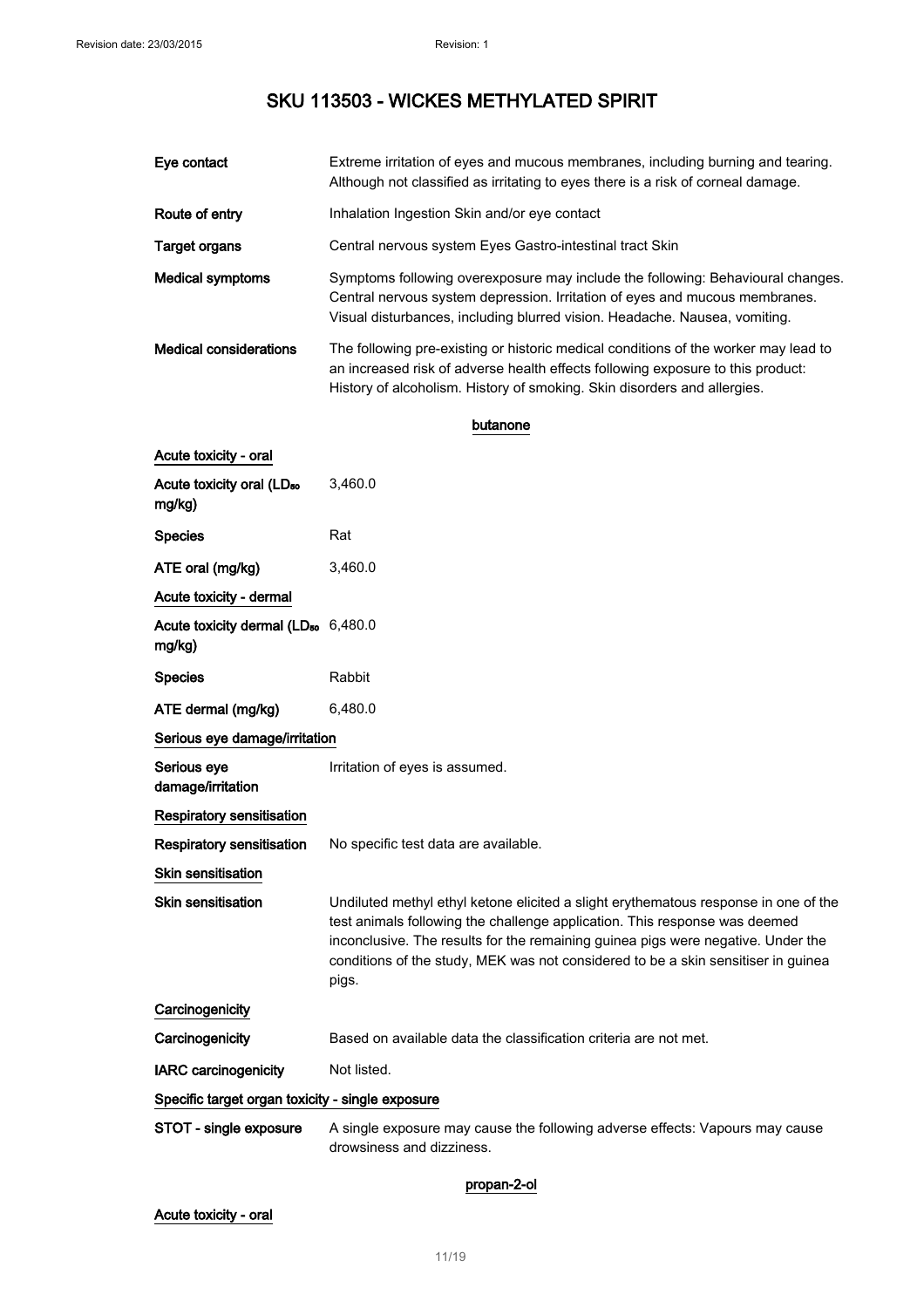|             | Acute toxicity oral (LD <sub>50</sub><br>mg/kg) | 5,840.0                                                                                                                                                                                                                                                                                                                                                                                                                    |
|-------------|-------------------------------------------------|----------------------------------------------------------------------------------------------------------------------------------------------------------------------------------------------------------------------------------------------------------------------------------------------------------------------------------------------------------------------------------------------------------------------------|
|             | <b>Species</b>                                  | Rat                                                                                                                                                                                                                                                                                                                                                                                                                        |
|             | ATE oral (mg/kg)                                | 5,840.0                                                                                                                                                                                                                                                                                                                                                                                                                    |
|             | Acute toxicity - dermal                         |                                                                                                                                                                                                                                                                                                                                                                                                                            |
|             | ATE dermal (mg/kg)                              | 2,000.1                                                                                                                                                                                                                                                                                                                                                                                                                    |
|             | Acute toxicity - inhalation                     |                                                                                                                                                                                                                                                                                                                                                                                                                            |
|             | <b>ATE inhalation (vapours</b><br>mg/l)         | 20.1                                                                                                                                                                                                                                                                                                                                                                                                                       |
|             | Skin corrosion/irritation                       |                                                                                                                                                                                                                                                                                                                                                                                                                            |
|             | Animal data                                     | Primary dermal irritation index: 0 Based on available data the classification criteria<br>are not met.                                                                                                                                                                                                                                                                                                                     |
|             | Serious eye damage/irritation                   |                                                                                                                                                                                                                                                                                                                                                                                                                            |
|             | Serious eye<br>damage/irritation                | Irritation of eyes is assumed.                                                                                                                                                                                                                                                                                                                                                                                             |
|             | Respiratory sensitisation                       |                                                                                                                                                                                                                                                                                                                                                                                                                            |
|             | <b>Respiratory sensitisation</b>                | Guinea pig: Not sensitising.                                                                                                                                                                                                                                                                                                                                                                                               |
|             | <b>Skin sensitisation</b>                       |                                                                                                                                                                                                                                                                                                                                                                                                                            |
|             | <b>Skin sensitisation</b>                       | Buehler test - Guinea pig: Not sensitising. One group of 20 test animals was treated<br>with undiluted Isopropyl alcohol for a period of 6 hours weekly for 3 induction<br>exposures. The test animals and control animals were challenged with undiluted<br>Isopropyl alcohol. No skin reactions were observed in the test and control animals<br>therefore, it was concluded that Isopropyl alcohol is not a sensitizer. |
|             | Germ cell mutagenicity                          |                                                                                                                                                                                                                                                                                                                                                                                                                            |
|             | Genotoxicity - in vitro                         | Gene mutation: Negative.                                                                                                                                                                                                                                                                                                                                                                                                   |
|             | Genotoxicity - in vivo                          | Chromosome aberration: Negative.                                                                                                                                                                                                                                                                                                                                                                                           |
|             | Carcinogenicity                                 |                                                                                                                                                                                                                                                                                                                                                                                                                            |
|             | Carcinogenicity                                 | NOAEL 5000 ppm, Inhalation, Based on available data the classification criteria are<br>not met.                                                                                                                                                                                                                                                                                                                            |
|             | Reproductive toxicity                           |                                                                                                                                                                                                                                                                                                                                                                                                                            |
|             | Reproductive toxicity -<br>fertility            | Based on available data the classification criteria are not met.                                                                                                                                                                                                                                                                                                                                                           |
|             | <b>SECTION 12: Ecological Information</b>       |                                                                                                                                                                                                                                                                                                                                                                                                                            |
| Ecotoxicity |                                                 | There is no Ecotoxicity data for the product as a whole. See data for individual constituents                                                                                                                                                                                                                                                                                                                              |

Ecological information on ingredients.

below.

#### ethanol

Ecotoxicity The product is not expected to be hazardous to the environment. However, large or frequent spills may have hazardous effects on the environment.

**SECTION**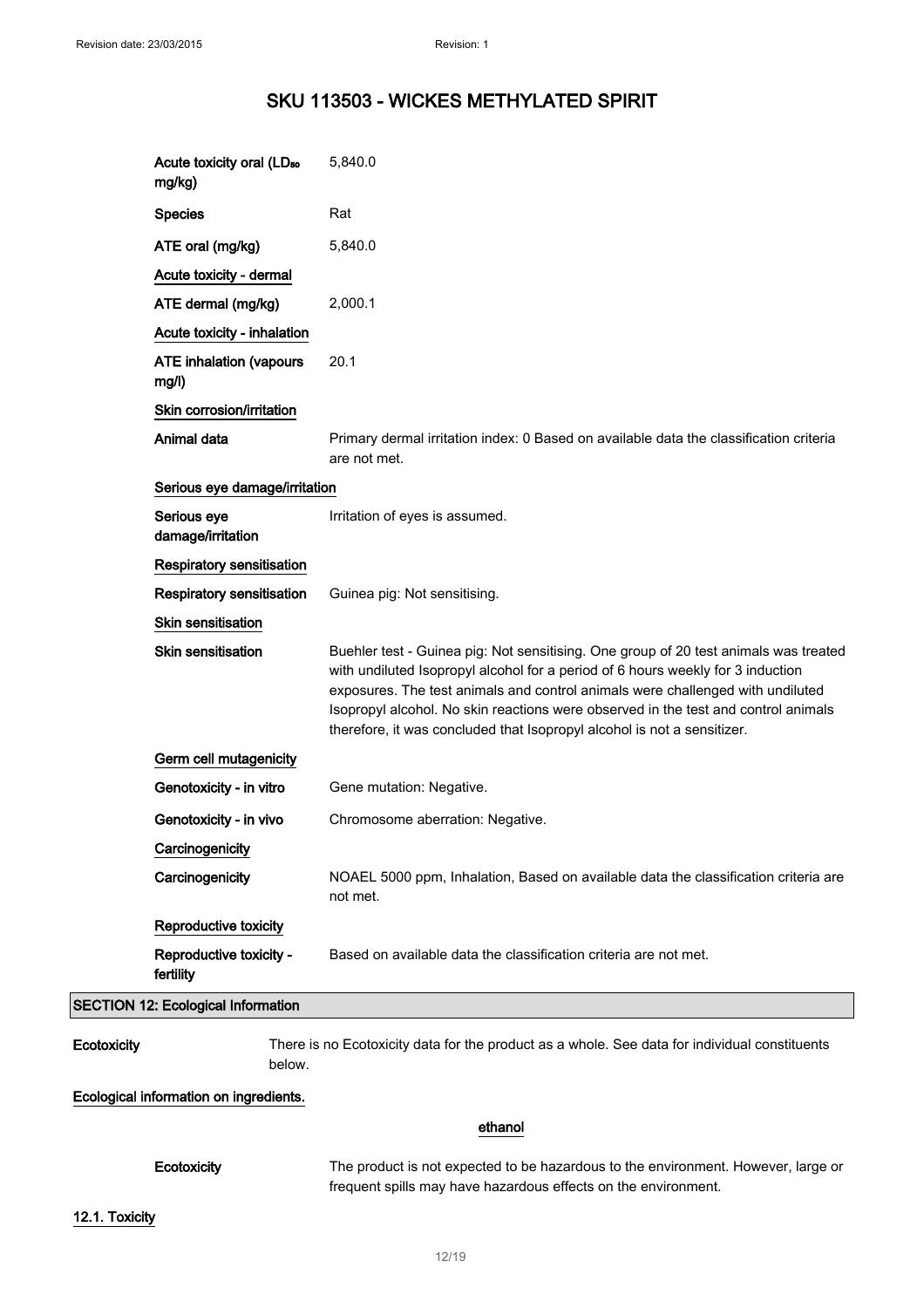#### Ecological information on ingredients.

|                                           | ethanol                                                                                                                                                                                                                                                                                                                                                                                                                                                                                                                                                                              |
|-------------------------------------------|--------------------------------------------------------------------------------------------------------------------------------------------------------------------------------------------------------------------------------------------------------------------------------------------------------------------------------------------------------------------------------------------------------------------------------------------------------------------------------------------------------------------------------------------------------------------------------------|
| Acute toxicity - fish                     | EC <sub>50</sub> , 96 hours: 14,200 mg/l, Pimephales promelas (Fat-head Minnow)<br>In a well reported 96 hour acute toxicity study, fathead minnows (Pimephales<br>promelas) were exposed to ethanol at actual concentrations up to 20g/l using a flow<br>through method. An LC50 of 14.2g/l was established. Based on the results of this<br>study, ethanol would be not be classified toxic to the environment according to the<br>classification system of the EU.<br>This toxicity study is classified as acceptable as a supporting study the acute fish<br>toxicity end point. |
| Acute toxicity - aquatic<br>invertebrates | LC <sub>50</sub> , 48 hours: 5012 mg/l, Ceriodaphnia dubia                                                                                                                                                                                                                                                                                                                                                                                                                                                                                                                           |
| Acute toxicity - aquatic<br>plants        | EC <sub>50</sub> , 72 hour: 275 mg/l, Algae                                                                                                                                                                                                                                                                                                                                                                                                                                                                                                                                          |
| Acute toxicity -<br>microorganisms        | EC <sub>50</sub> , 48 hour: 11963 mg/l, Tetrahymena pyriformis.                                                                                                                                                                                                                                                                                                                                                                                                                                                                                                                      |
| Acute toxicity - terrestrial              | LC <sub>50</sub> , 48 hour: 0.1-1.0 mg/cm <sup>2</sup> , Soil macroorganisms except arthropods                                                                                                                                                                                                                                                                                                                                                                                                                                                                                       |
|                                           | butanone                                                                                                                                                                                                                                                                                                                                                                                                                                                                                                                                                                             |
| Acute toxicity - fish                     | LC <sub>80</sub> , 96 hours: 2993 mg/l, Pimephales promelas (Fat-head Minnow)                                                                                                                                                                                                                                                                                                                                                                                                                                                                                                        |
| Acute toxicity - aquatic<br>invertebrates | EC <sub>80</sub> , 48 hours: 308 mg/l, Daphnia magna                                                                                                                                                                                                                                                                                                                                                                                                                                                                                                                                 |
| Acute toxicity - aquatic<br>plants        | EC <sub>80</sub> , 48 hours: 1726-2278 mg/l, Pseudokirchneriella subcapitata                                                                                                                                                                                                                                                                                                                                                                                                                                                                                                         |
|                                           | propan-2-ol                                                                                                                                                                                                                                                                                                                                                                                                                                                                                                                                                                          |
| Acute toxicity - fish                     | LC <sub>80</sub> , 48 hours: 9280 mg/l, Leuciscus idus (Golden orfe)                                                                                                                                                                                                                                                                                                                                                                                                                                                                                                                 |
| Acute toxicity - aquatic<br>invertebrates | LC <sub>80</sub> , 24 hours: >10000 mg/l, Daphnia magna                                                                                                                                                                                                                                                                                                                                                                                                                                                                                                                              |
| Acute toxicity -<br>microorganisms        | Not determined.                                                                                                                                                                                                                                                                                                                                                                                                                                                                                                                                                                      |
| Acute toxicity - terrestrial              | IC <sub>50</sub> , 3 days: 95 %, Lactuca sativa                                                                                                                                                                                                                                                                                                                                                                                                                                                                                                                                      |
| 12.2. Persistence and degradability       |                                                                                                                                                                                                                                                                                                                                                                                                                                                                                                                                                                                      |
| Ecological information on ingredients.    |                                                                                                                                                                                                                                                                                                                                                                                                                                                                                                                                                                                      |
|                                           | ethanol                                                                                                                                                                                                                                                                                                                                                                                                                                                                                                                                                                              |
| Persistence and<br>degradability          | The product is biodegradable. The product is degraded completely by<br>photochemical oxidation.                                                                                                                                                                                                                                                                                                                                                                                                                                                                                      |
| Phototransformation                       | Air - Half-life: 11.5 hours                                                                                                                                                                                                                                                                                                                                                                                                                                                                                                                                                          |
| Stability (hydrolysis)                    | Ethanol is stable to hydrolysis in water. The estimated half life in the absence of<br>biodegradation is around 1-36 years. It should be noted that since ethanol is                                                                                                                                                                                                                                                                                                                                                                                                                 |

readily biodegradable, this is not an issue of concern.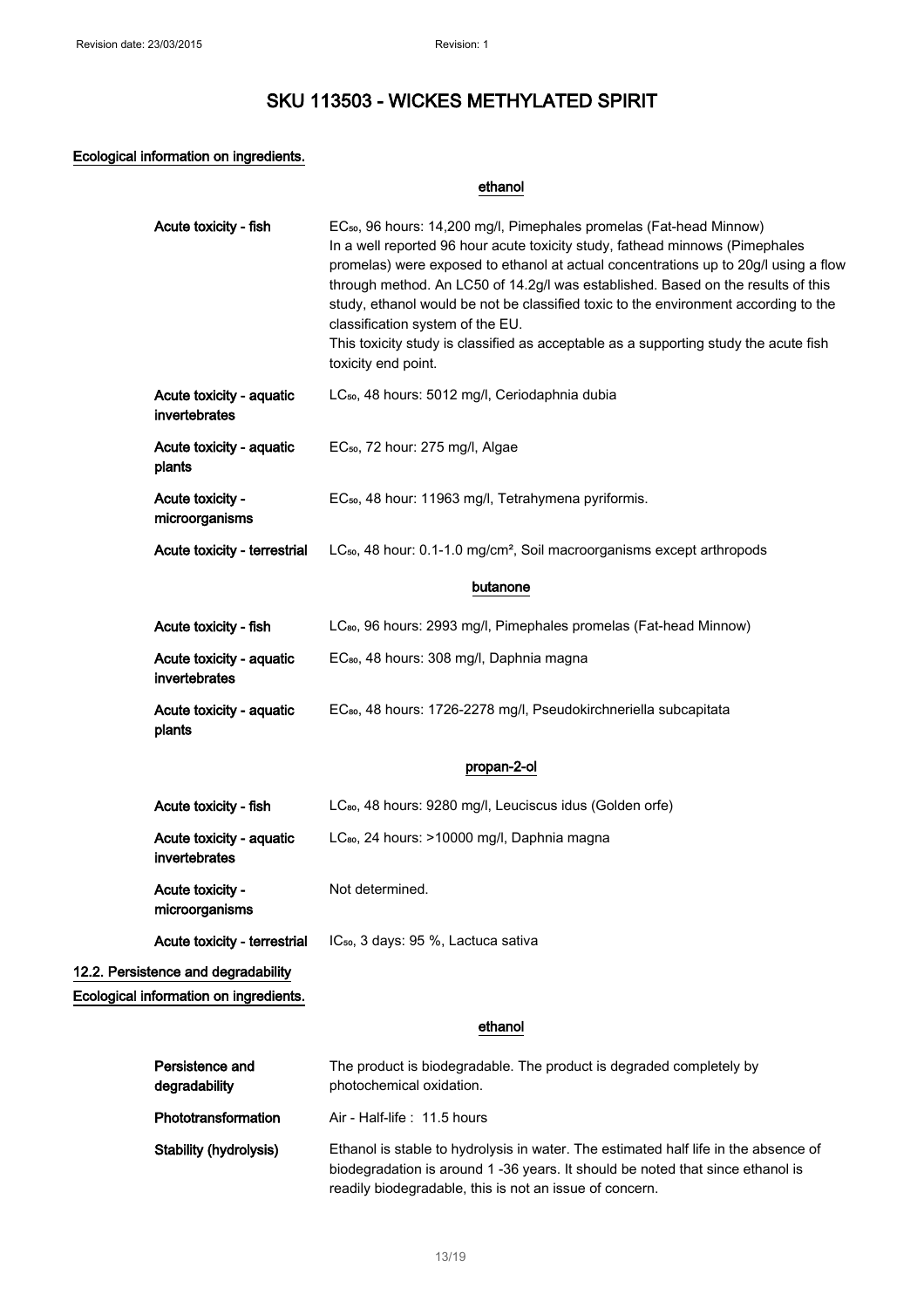### SKU 113503 - WICKES METHYLATED SPIRIT

|                        | Biodegradation                                                     | The biodegradation of ethanol was assessed at a number of concentrations using a<br>non-adapted domestic sewage innoculum in a freshwater medium using a 20 day<br>study. Rapid degradation was observed. Based on the results of this study, ethanol<br>meets the criteria to be classified as readily biodegradable. This study is classified<br>as acceptable and satisfies the guideline requirement for a ready biodegradation<br>study. |
|------------------------|--------------------------------------------------------------------|-----------------------------------------------------------------------------------------------------------------------------------------------------------------------------------------------------------------------------------------------------------------------------------------------------------------------------------------------------------------------------------------------------------------------------------------------|
|                        | Biological oxygen demand BOD5 74 %                                 |                                                                                                                                                                                                                                                                                                                                                                                                                                               |
|                        | Chemical oxygen demand 95 %                                        |                                                                                                                                                                                                                                                                                                                                                                                                                                               |
|                        |                                                                    | butanone                                                                                                                                                                                                                                                                                                                                                                                                                                      |
|                        | Biodegradation                                                     | The substance is readily biodegradable.                                                                                                                                                                                                                                                                                                                                                                                                       |
|                        |                                                                    | propan-2-ol                                                                                                                                                                                                                                                                                                                                                                                                                                   |
|                        | Persistence and<br>degradability                                   | The product is readily biodegradable. A BOD5/COD ratio $\geq 0.5$ is considered as<br>indicative of rapid degradation. Thus, a substance which passes this screening test<br>is considered likely to biodegrade 'rapidly' in the aquatic environment, and is thus<br>unlikely to be persistent.                                                                                                                                               |
|                        | Biological oxygen demand $\geq$ 1.72 g O <sub>2</sub> /g substance |                                                                                                                                                                                                                                                                                                                                                                                                                                               |
|                        | 12.3. Bioaccumulative potential                                    |                                                                                                                                                                                                                                                                                                                                                                                                                                               |
|                        | Ecological information on ingredients.                             |                                                                                                                                                                                                                                                                                                                                                                                                                                               |
|                        |                                                                    | ethanol                                                                                                                                                                                                                                                                                                                                                                                                                                       |
|                        | <b>Bioaccumulative potential</b>                                   | Not available.                                                                                                                                                                                                                                                                                                                                                                                                                                |
|                        | <b>Partition coefficient</b>                                       | log Pow: $\sim 0.35$                                                                                                                                                                                                                                                                                                                                                                                                                          |
|                        |                                                                    | butanone                                                                                                                                                                                                                                                                                                                                                                                                                                      |
|                        |                                                                    |                                                                                                                                                                                                                                                                                                                                                                                                                                               |
|                        | <b>Bioaccumulative potential</b>                                   | The product is not bioaccumulating.                                                                                                                                                                                                                                                                                                                                                                                                           |
|                        | <b>Partition coefficient</b>                                       | log Pow: 0.3                                                                                                                                                                                                                                                                                                                                                                                                                                  |
| 12.4. Mobility in soil |                                                                    |                                                                                                                                                                                                                                                                                                                                                                                                                                               |
|                        | Ecological information on ingredients.                             |                                                                                                                                                                                                                                                                                                                                                                                                                                               |
|                        |                                                                    | ethanol                                                                                                                                                                                                                                                                                                                                                                                                                                       |
|                        | <b>Mobility</b>                                                    | The product is water-soluble and may spread in water systems. Large volumes may<br>penetrate soil and could contaminate groundwater. If product enters soil it will be<br>mobile and may contaminate groundwater.                                                                                                                                                                                                                             |
|                        | Adsorption/desorption<br>coefficient                               | Not available.                                                                                                                                                                                                                                                                                                                                                                                                                                |
|                        | Henry's law constant                                               | Not available.                                                                                                                                                                                                                                                                                                                                                                                                                                |

#### butanone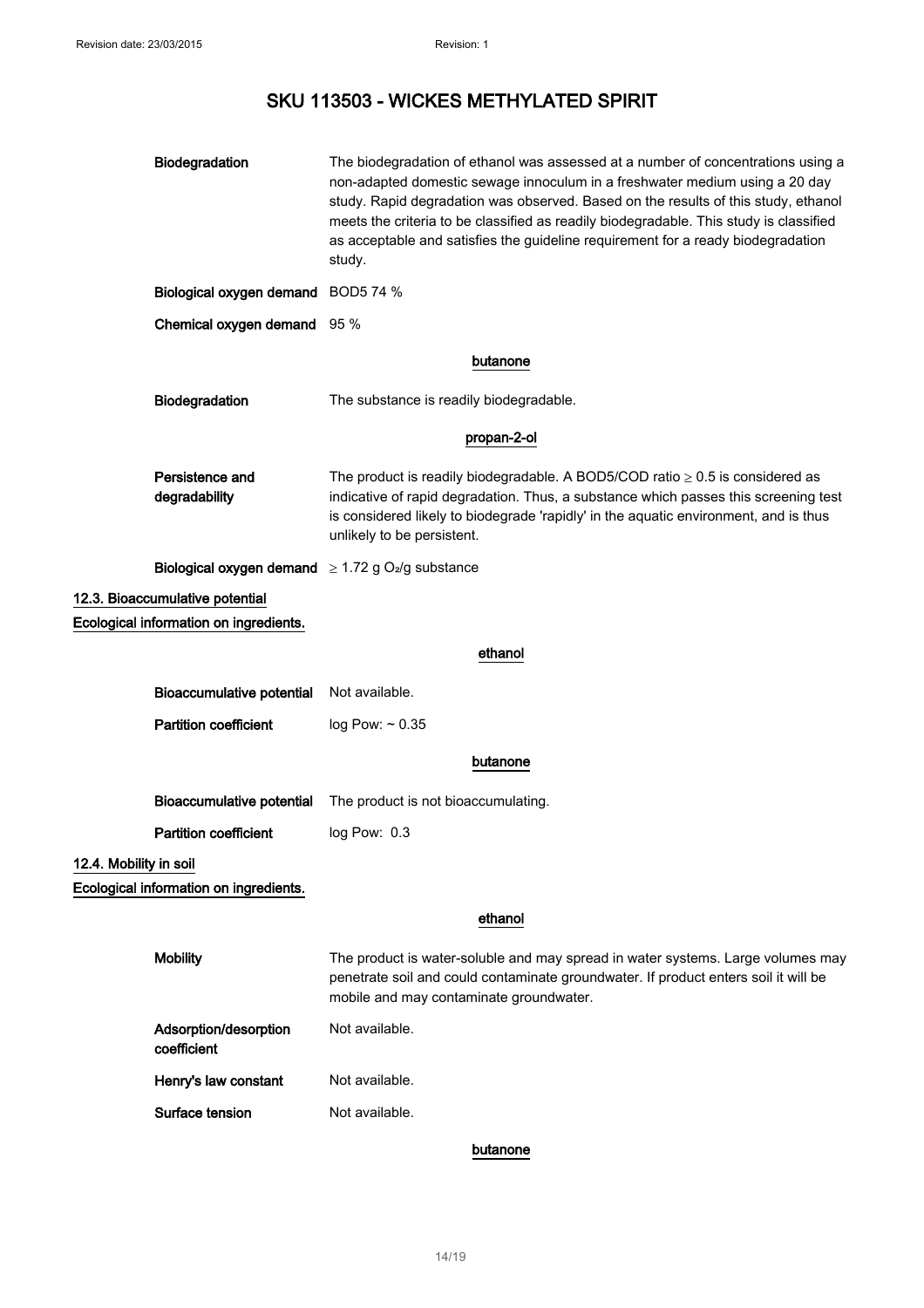|                                                                                                                                         | <b>Mobility</b>                            | The product is water-soluble and may spread in water systems. Large volumes may<br>penetrate soil and could contaminate groundwater. If product enters soil it will be<br>mobile and may contaminate groundwater.                                                                                                                                                                                 |  |
|-----------------------------------------------------------------------------------------------------------------------------------------|--------------------------------------------|---------------------------------------------------------------------------------------------------------------------------------------------------------------------------------------------------------------------------------------------------------------------------------------------------------------------------------------------------------------------------------------------------|--|
|                                                                                                                                         | Surface tension                            | 24.8 mN/m @ 20°C                                                                                                                                                                                                                                                                                                                                                                                  |  |
|                                                                                                                                         | 12.5. Results of PBT and vPvB assessment   |                                                                                                                                                                                                                                                                                                                                                                                                   |  |
|                                                                                                                                         | Ecological information on ingredients.     |                                                                                                                                                                                                                                                                                                                                                                                                   |  |
|                                                                                                                                         |                                            | ethanol                                                                                                                                                                                                                                                                                                                                                                                           |  |
|                                                                                                                                         | Results of PBT and vPvB<br>assessment      | This substance is considered not to be PBT and vPvB.                                                                                                                                                                                                                                                                                                                                              |  |
|                                                                                                                                         |                                            | butanone                                                                                                                                                                                                                                                                                                                                                                                          |  |
|                                                                                                                                         | Results of PBT and vPvB<br>assessment      | Not Classified as PBT/vPvB by current EU criteria.                                                                                                                                                                                                                                                                                                                                                |  |
|                                                                                                                                         |                                            | propan-2-ol                                                                                                                                                                                                                                                                                                                                                                                       |  |
|                                                                                                                                         | Results of PBT and vPvB<br>assessment      | This substance is considered not to be PBT and vPvB.                                                                                                                                                                                                                                                                                                                                              |  |
|                                                                                                                                         | 12.6. Other adverse effects                |                                                                                                                                                                                                                                                                                                                                                                                                   |  |
|                                                                                                                                         | Ecological information on ingredients.     |                                                                                                                                                                                                                                                                                                                                                                                                   |  |
|                                                                                                                                         |                                            | ethanol                                                                                                                                                                                                                                                                                                                                                                                           |  |
| Other adverse effects<br>The product contains volatile organic compounds (VOCs) which have a<br>photochemical ozone creation potential. |                                            |                                                                                                                                                                                                                                                                                                                                                                                                   |  |
|                                                                                                                                         | <b>SECTION 13: Disposal considerations</b> |                                                                                                                                                                                                                                                                                                                                                                                                   |  |
|                                                                                                                                         | 13.1. Waste treatment methods              |                                                                                                                                                                                                                                                                                                                                                                                                   |  |
| <b>General information</b>                                                                                                              |                                            | The generation of waste should be minimised or avoided wherever possible. Waste, residues,<br>empty containers, discarded work clothes and contaminated cleaning materials should be<br>collected in designated containers, labelled with their contents. Waste material and any<br>included combustible absorbent and containers should be suitable for incineration at an<br>approved facility. |  |
| Disposal methods                                                                                                                        |                                            | Allow small quantities to evaporate to the atmosphere in a safe, open place. Waste material<br>and any included combustible absorbent and containers should be suitable for incineration at<br>an approved facility.                                                                                                                                                                              |  |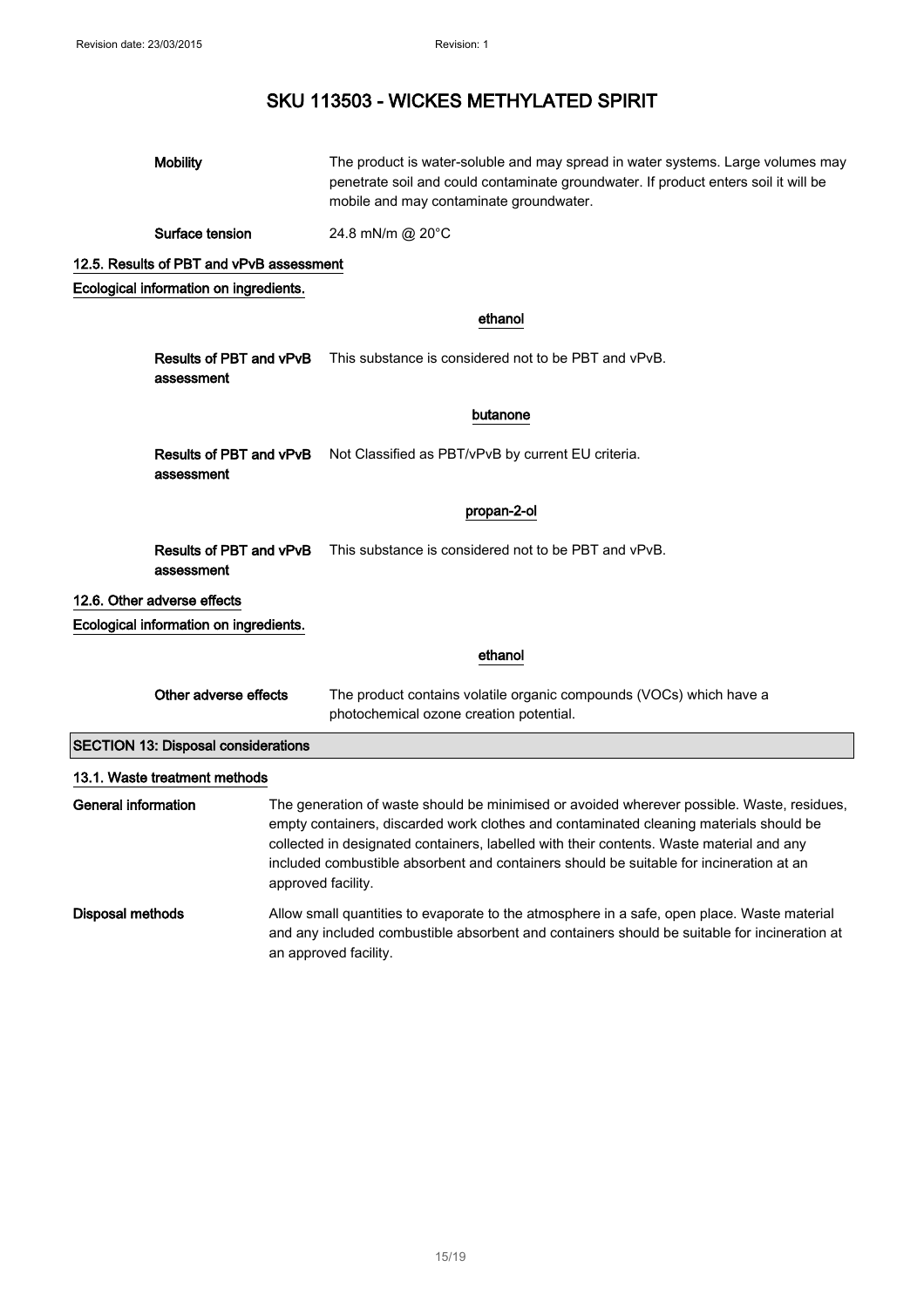Waste class Unused Liquid waste: 07 01 04\* Other organic solvents, washing liquids and mother liquors. Empty used containers should be disposed of as waste code 15 01 10 packaging containing residues of or contaminated by dangerous substances. Note For a waste container to be classed as a packaging waste (15 01) it must be effectively 'empty'.

> It is usually obvious if a container is 'empty', for example a half empty tin of solidified paint is not empty, but where there is a small amount of residual material a container will not be empty if that residual material can be removed by physical or mechanical means by applying normal industry standards or processes.

> This means that all reasonable efforts must have been made to remove any left-over contents from the container. This may involve for example washing, draining or scraping. The method of emptying will depend on the container and the type of material it contains. Note: if the design of the packaging, its aperture, or the adherent nature of the material does not permit it to be emptied then it will not be a packaging waste.

> If a container is not 'empty' it is not packaging waste. It should be classified on the basis of its contents and the source or activity that produced it. For example 08 01 11\* waste paint and varnish containing organic solvents or other dangerous substances. Any absorbents used for clearing up spills should be disposed of using waste code:

| <b>SECTION 14: Transport information</b> |                                                                                                  |  |
|------------------------------------------|--------------------------------------------------------------------------------------------------|--|
| 14.1. UN number                          |                                                                                                  |  |
| UN No. (ADR/RID)                         | 1170                                                                                             |  |
| UN No. (IMDG)                            | 1170                                                                                             |  |
| UN No. (ICAO)                            | 1170                                                                                             |  |
| UN No. (ADN)                             | 1170                                                                                             |  |
| 14.2. UN proper shipping name            |                                                                                                  |  |
| Proper shipping name<br>(ADR/RID)        | ETHANOL (ETHYL ALCOHOL) or ETHANOL SOLUTION (ETHYL ALCOHOL SOLUTION)                             |  |
| Proper shipping name<br>(IMDG)           | ETHANOL (ETHYL ALCOHOL) or ETHANOL SOLUTION (ETHYL ALCOHOL SOLUTION)                             |  |
|                                          | Proper shipping name (ICAO) ETHANOL (ETHYL ALCOHOL) or ETHANOL SOLUTION (ETHYL ALCOHOL SOLUTION) |  |
|                                          | Proper shipping name (ADN) ETHANOL (ETHYL ALCOHOL) or ETHANOL SOLUTION (ETHYL ALCOHOL SOLUTION)  |  |
| 14.3. Transport hazard class(es)         |                                                                                                  |  |
| <b>ADR/RID class</b>                     | 3                                                                                                |  |
| <b>ADR/RID classification code</b>       | F <sub>1</sub>                                                                                   |  |
| <b>ADR/RID label</b>                     | 3                                                                                                |  |
| <b>IMDG class</b>                        | 3                                                                                                |  |
| ICAO class/division                      | 3                                                                                                |  |
| <b>ADN class</b>                         | 3                                                                                                |  |
| <b>Transport labels</b>                  |                                                                                                  |  |

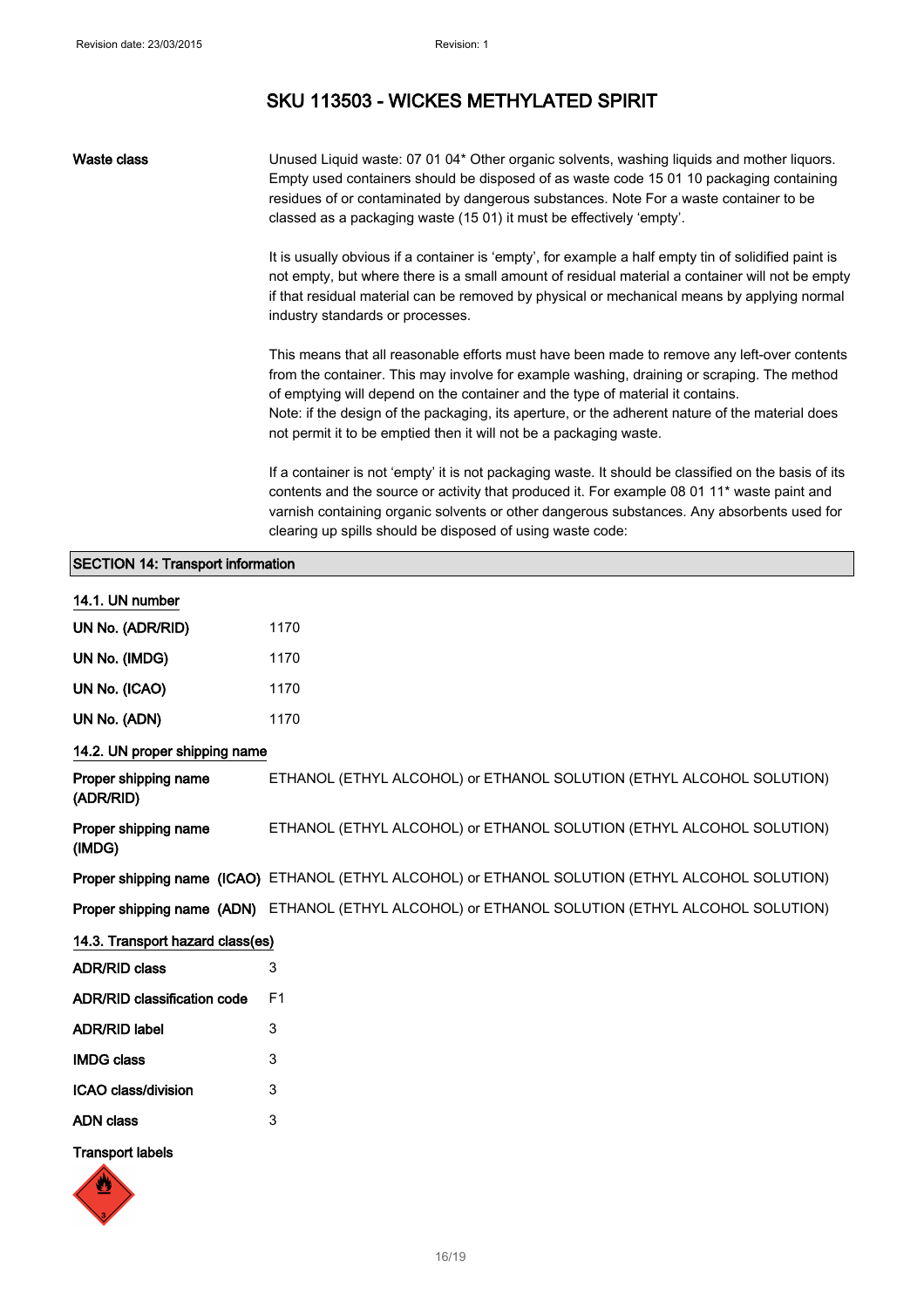#### 14.4. Packing group

| <b>ADR/RID packing group</b> | Ш |
|------------------------------|---|
| <b>IMDG packing group</b>    | Ш |
| ADN packing group            | Ш |
| ICAO packing group           | Ш |

#### 14.5. Environmental hazards

Environmentally hazardous substance/marine pollutant No.

#### 14.6. Special precautions for user

| <b>EmS</b>                                       | F-E, S-D    |
|--------------------------------------------------|-------------|
| ADR transport category                           | 2           |
| <b>Emergency Action Code</b>                     | $\cdot$ 2YF |
| <b>Hazard Identification Number</b><br>(ADR/RID) | 33          |
| Tunnel restriction code                          | (D/E)       |

#### 14.7. Transport in bulk according to Annex II of MARPOL73/78 and the IBC Code

#### Transport in bulk according to Cat Z Annex II of MARPOL 73/78 and the IBC Code

#### SECTION 15: Regulatory information

#### 15.1. Safety, health and environmental regulations/legislation specific for the substance or mixture

| National regulations  | Control of Substances Hazardous to Health Regulations 2002 (as amended).<br>Dangerous Substances and Explosive Atmospheres Regulations 2002.<br>EH40/2005 Workplace exposure limits.<br>Health and Safety at Work etc. Act 1974 (as amended).<br>The Carriage of Dangerous Goods and Use of Transportable Pressure Equipment<br>Regulations 2009 (SI 2009 No. 1348) (as amended) ["CDG 2009"].<br>The Chemicals (Hazard Information and Packaging for Supply) Regulations 2009 (SI 2009<br>No. 716).<br>Users of this product are reminded of their duties under the current Control of Substances<br>Hazardous to Health Regulations and a suitable and sufficient assessment of all the risk<br>should be undertaken before using this product. The guidelines given in the HSE publication<br>COSHH ESSENTIALS - Easy Steps To Control Chemicals gives sound advice for deciding<br>safe working control measures. |
|-----------------------|-----------------------------------------------------------------------------------------------------------------------------------------------------------------------------------------------------------------------------------------------------------------------------------------------------------------------------------------------------------------------------------------------------------------------------------------------------------------------------------------------------------------------------------------------------------------------------------------------------------------------------------------------------------------------------------------------------------------------------------------------------------------------------------------------------------------------------------------------------------------------------------------------------------------------|
| <b>EU</b> legislation | Commission Decision 2000/532/EC as amended by Decision 2001/118/EC establishing a list<br>of wastes and hazardous waste pursuant to Council Directive 75/442/EEC on waste and<br>Directive 91/689/EEC on hazardous waste with amendments.<br>Commission Regulation (EU) No 453/2010 of 20 May 2010.<br>Dangerous Substances Directive 67/548/EEC.<br>Regulation (EC) No 1272/2008 of the European Parliament and of the Council of 16<br>December 2008 on classification, labelling and packaging of substances and mixtures (as<br>amended).<br>Regulation (EC) No 1907/2006 of the European Parliament and of the Council of 18<br>December 2006 concerning the Registration, Evaluation, Authorisation and Restriction of<br>Chemicals (REACH) (as amended).                                                                                                                                                       |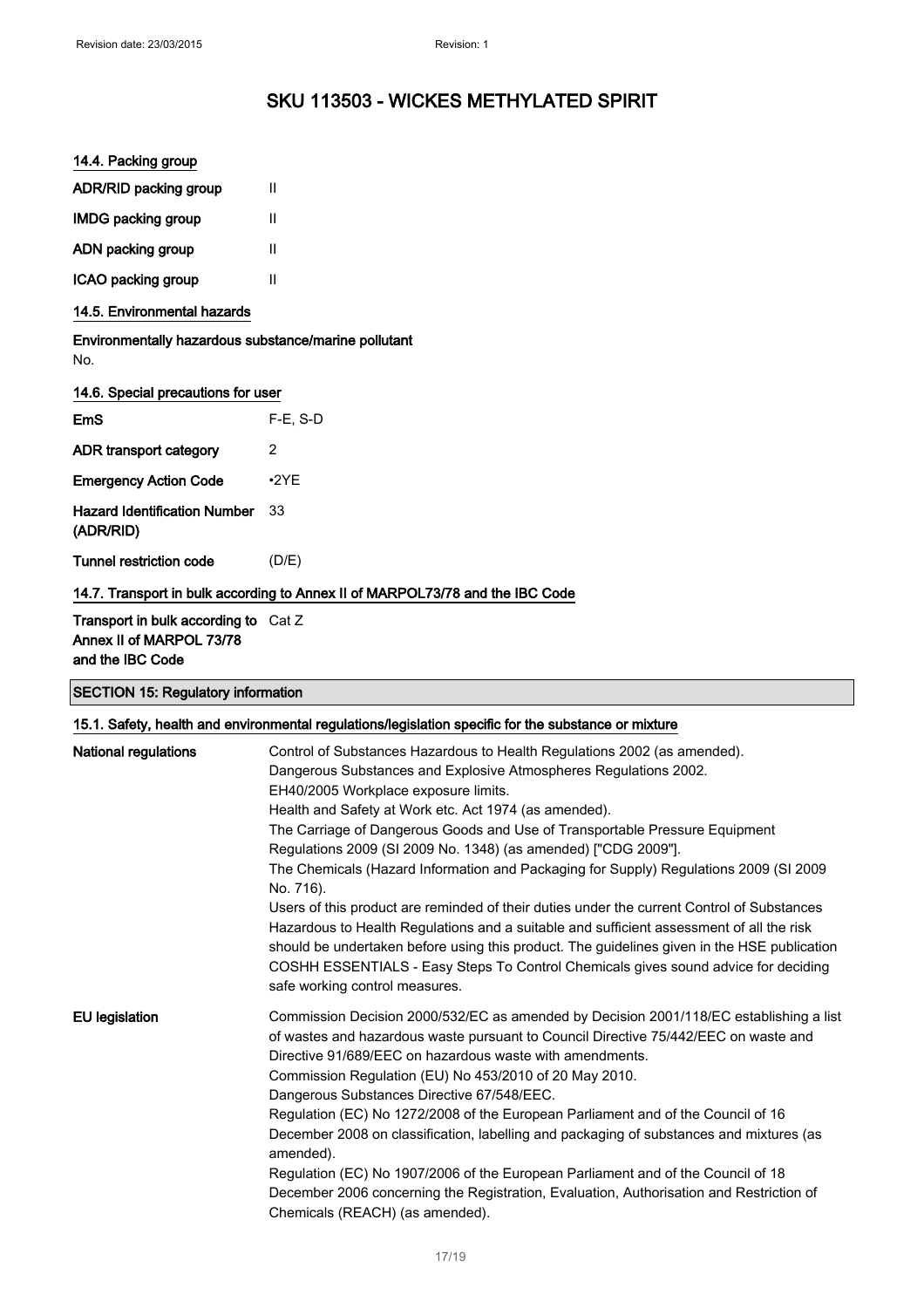| Guidance                                                          | CHIP for everyone HSG228.<br>Workplace Exposure Limits EH40. |
|-------------------------------------------------------------------|--------------------------------------------------------------|
| <b>Authorisations (Title VII)</b><br><b>Regulation 1907/2006)</b> | No specific authorisations are known for this product.       |
| <b>Restrictions (Title VIII</b><br><b>Regulation 1907/2006)</b>   | No specific restrictions on use are known for this product.  |

#### 15.2. Chemical safety assessment

No chemical safety assessment has been carried out.

#### Inventories

EU - EINECS/ELINCS All the ingredients are listed or exempt.

#### Canada - DSL/NDSL

All the ingredients are listed or exempt.

#### US - TSCA

All the ingredients are listed or exempt.

#### US - TSCA 12(b) Export Notification

All the ingredients are listed or exempt.

#### Australia - AICS

All the ingredients are listed or exempt.

#### Philippines – PICCS

All the ingredients are listed or exempt.

#### New Zealand - NZIOC

All the ingredients are listed or exempt.

| <b>SECTION 16: Other information</b>                                          |                                                                                                                                                                                                                                                                                                                                      |
|-------------------------------------------------------------------------------|--------------------------------------------------------------------------------------------------------------------------------------------------------------------------------------------------------------------------------------------------------------------------------------------------------------------------------------|
| General information                                                           | This product complies with the Denatured Alcohol Regulations 2013                                                                                                                                                                                                                                                                    |
| <b>Classification procedures</b><br>according to Regulation (EC)<br>1272/2008 | : On basis of test data.                                                                                                                                                                                                                                                                                                             |
| <b>Training advice</b>                                                        | The information on directions for use can be found on the product label. It is important to<br>ensure that anyone using this product in the workplace has been adequately trained and in<br>particular: The use of personal protective equipment, methods of cleaning up and disposal of<br>waste. The basic first aid arrangements. |
| <b>Revision comments</b>                                                      | DUF TO CHANGE OF CLASSIFICATION DATABASE THE REVISION NUMBERING HAS<br>BEEN RESET. You should therefore look at the revision date rather than the revision number<br>to ensure you have the most up to date version. NOTE: Lines within the margin indicate<br>significant changes from the previous revision.                       |
| <b>Issued by</b>                                                              | HS&E Manager.                                                                                                                                                                                                                                                                                                                        |
| <b>Revision date</b>                                                          | 23/03/2015                                                                                                                                                                                                                                                                                                                           |
| Revision                                                                      | 1                                                                                                                                                                                                                                                                                                                                    |
| <b>SDS number</b>                                                             | 4970                                                                                                                                                                                                                                                                                                                                 |